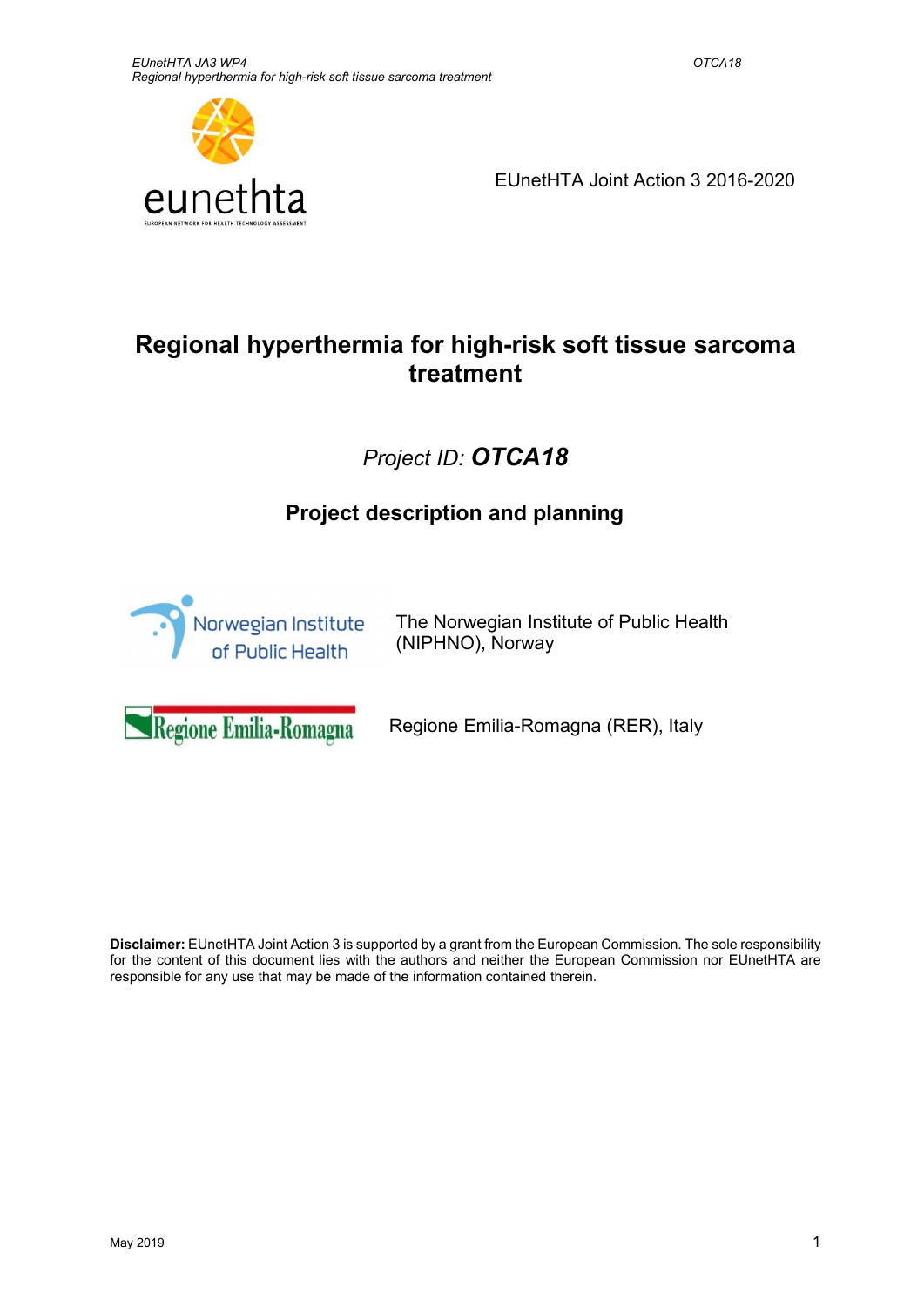# Version Log

| <b>Version</b><br>number | Date     | <b>Modification</b>                                                     | <b>Reason for the modification</b>                                                                                  |
|--------------------------|----------|-------------------------------------------------------------------------|---------------------------------------------------------------------------------------------------------------------|
| V1.1                     | 18/10/18 | 1 <sup>st</sup> version of the draft project plan<br>sent to co-authors |                                                                                                                     |
| V1.2                     | 25/01/19 | New version of the draft project plan<br>sent to co-authors             | Integration of comments and<br>suggestions after internal<br>scoping meeting and input<br>from the external experts |
| V2                       | 07/02/19 | Draft sent to dedicated reviewers                                       | Integration of comments and<br>suggestions from co-authors                                                          |
| V3                       | 26/02/19 | Draft sent to experts and<br>manufacturers                              | Integration of comments and<br>suggestions from dedicated<br>reviewers                                              |
| V <sub>4</sub>           | 14/05/19 | Final version                                                           | Integration of comments from<br>experts, manufacturers, and<br>Norwegian stakeholder                                |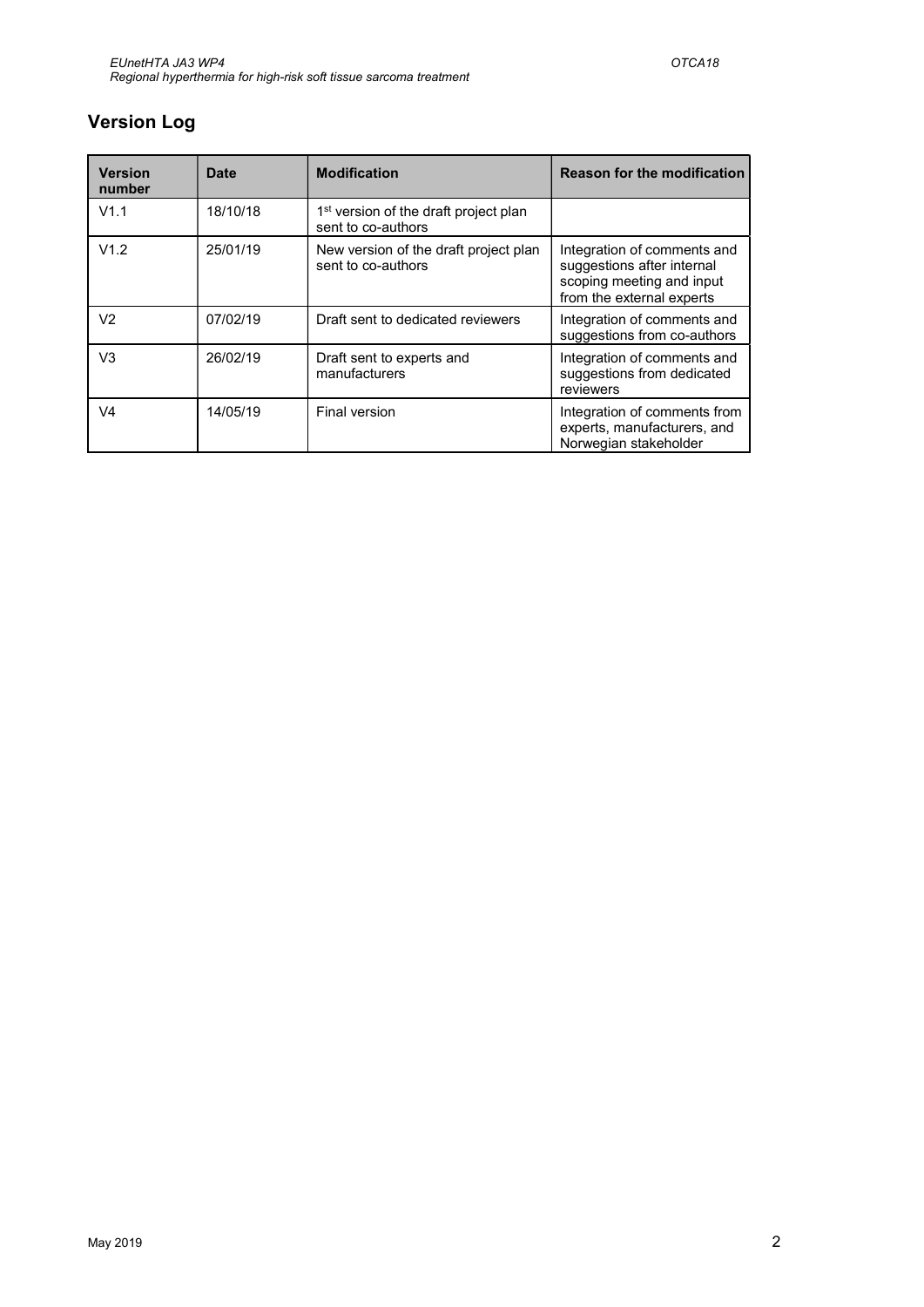### **CONTENTS**

|                | 1.1<br>1.2<br>1.3        |                                                                               |  |
|----------------|--------------------------|-------------------------------------------------------------------------------|--|
| $\overline{2}$ |                          |                                                                               |  |
|                | 2.1<br>2.2 <sub>2</sub>  |                                                                               |  |
|                |                          |                                                                               |  |
| 3              |                          |                                                                               |  |
|                | 3.1<br>3.2<br>3.3<br>3.4 |                                                                               |  |
| 4              |                          |                                                                               |  |
| 5              |                          |                                                                               |  |
|                | 5.1<br>5.2               | Checklist for potential ethical, organisational, patient and social and legal |  |

## **List of tables**

| Table 2-5: Project Scope: PICO (please see HTA Core Model® for rapid REA) 13 |  |
|------------------------------------------------------------------------------|--|
|                                                                              |  |
|                                                                              |  |
|                                                                              |  |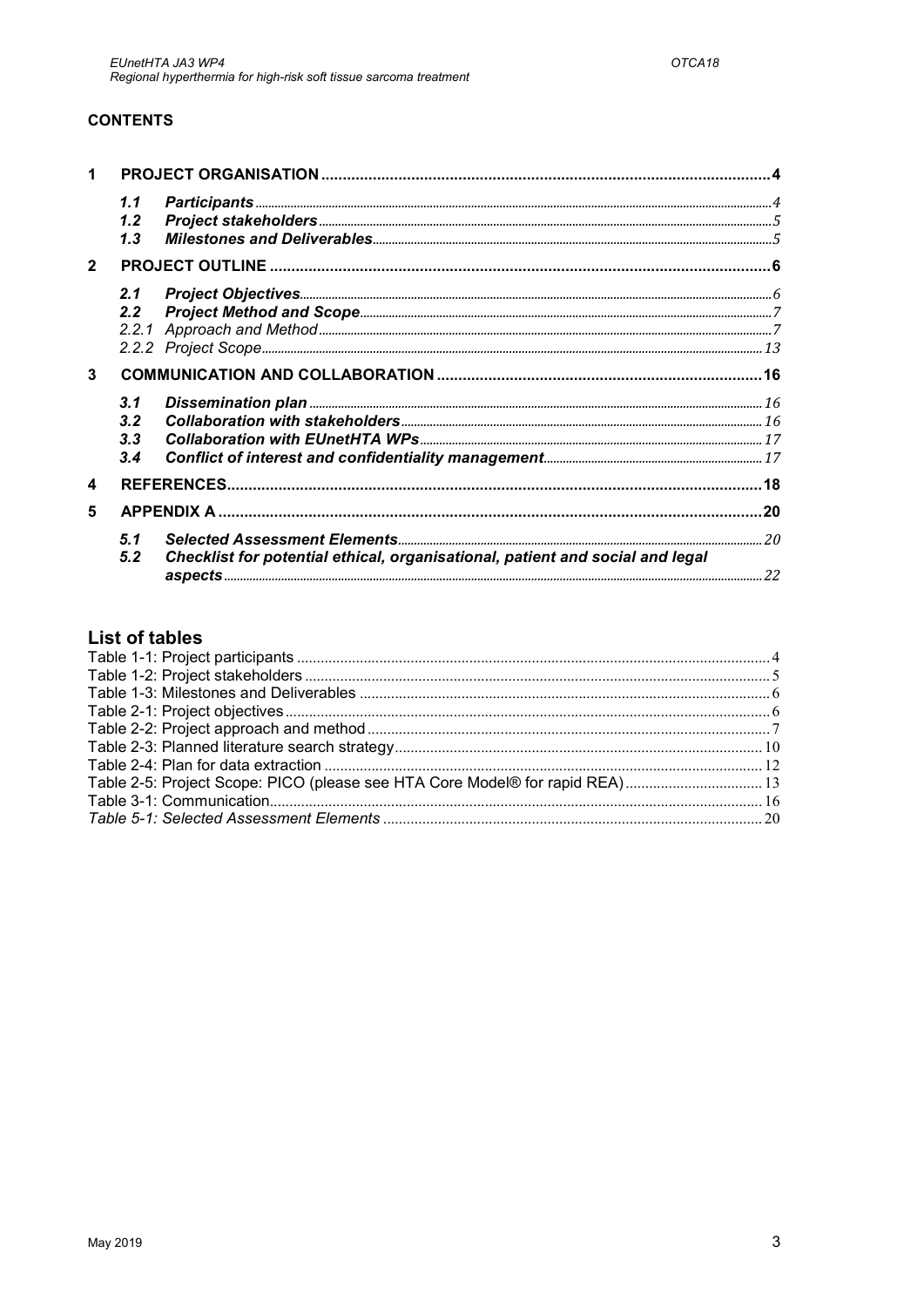# 1 Project organisation

# 1.1 Participants

|              | <b>Agency</b>                                                       | Role in the<br>project | Country         | <b>Distribution of work</b>                                                                                                                                                                                                                                                                                                                                                                                                                                                                                                                                                                                                                                                                                                                            |  |  |
|--------------|---------------------------------------------------------------------|------------------------|-----------------|--------------------------------------------------------------------------------------------------------------------------------------------------------------------------------------------------------------------------------------------------------------------------------------------------------------------------------------------------------------------------------------------------------------------------------------------------------------------------------------------------------------------------------------------------------------------------------------------------------------------------------------------------------------------------------------------------------------------------------------------------------|--|--|
|              | Assessment team                                                     |                        |                 |                                                                                                                                                                                                                                                                                                                                                                                                                                                                                                                                                                                                                                                                                                                                                        |  |  |
| 1.           | The Norwegian Institute of<br>Public Health (NIPHNO)                | Author                 | Norway          | Overall responsibility on production and<br>quality of the assessment; develop first<br>draft of the project plan; perform the<br>literature search; carry<br>the<br>out<br>select<br>and<br>assessment:<br>answer<br>assessment elements (for the domains<br>EFF and SAF); fill in the checklist on<br>potential "ethical, organisational, patient<br>and social and legal aspects" of the HTA<br>Core Model for rapid REA; quality check<br>all steps of the production process for<br>the TEC and CUR domain; send "draft<br>versions" to reviewers for comments,<br>compile feedback from reviewers and<br>incorporate relevant changes to the<br>draft; prepare all draft versions and the<br>final assessment including an executive<br>summary. |  |  |
| 2.           | Regione Emilia-Romagna<br>(REF)                                     | Co-Author              | Italy           | Review the project plan draft; select and<br>answer assessment elements for the<br>domains TEC and CUR. Support the<br>production of the assessment report and<br>quality check all steps of their production<br>(data, information, sources); contribute<br>in answering questions related to<br>potential ethical, organisational, patient<br>and social and legal aspects if needed.<br>Approve/endorse conclusions drawn as<br>well as all draft versions and the final<br>assessment including the executive<br>summary.                                                                                                                                                                                                                          |  |  |
| 3.           | Swiss Network for HTA<br>(SNHTA)                                    | Dedicated<br>Reviewer  | Switzerla<br>nd | Thorough review of draft project plan<br>and 1st draft report incl. studies +<br>results.                                                                                                                                                                                                                                                                                                                                                                                                                                                                                                                                                                                                                                                              |  |  |
| 4.           | <b>State Health Care</b><br><b>Accreditation Agency</b><br>(VASPVT) | Dedicated<br>Reviewer  | Lithuania       | Thorough review of draft project plan<br>and 1st draft report incl. studies +<br>results.                                                                                                                                                                                                                                                                                                                                                                                                                                                                                                                                                                                                                                                              |  |  |
| 5.           | Instituto de Salud Carlos III,<br><b>AETS-ISCIII</b>                | Dedicated<br>Reviewer  | Spain           | Thorough review of draft project plan<br>and 1st draft report incl. studies +<br>results. Review of information retrieval<br>strategy in draft project plan<br>by<br>information specialist.                                                                                                                                                                                                                                                                                                                                                                                                                                                                                                                                                           |  |  |
| Contributors |                                                                     |                        |                 |                                                                                                                                                                                                                                                                                                                                                                                                                                                                                                                                                                                                                                                                                                                                                        |  |  |
| 6.           | Dr. Stephan Bodis,<br>Kantonsspital Aarau                           | External<br>expert     | Switzerla<br>nd | Clinical<br>(radiotherapy<br>expert<br>and<br>hyperthermia expert) who provides<br>advice during the scoping phase of<br>project and who peer reviews the draft<br>assessment prior to publication.                                                                                                                                                                                                                                                                                                                                                                                                                                                                                                                                                    |  |  |
| 7.           | Dr. Frank Lohr, University<br>University of Modena                  | External<br>expert     | Italy           | Clinical expert (radiotherapy expert) who<br>provides advice during the scoping                                                                                                                                                                                                                                                                                                                                                                                                                                                                                                                                                                                                                                                                        |  |  |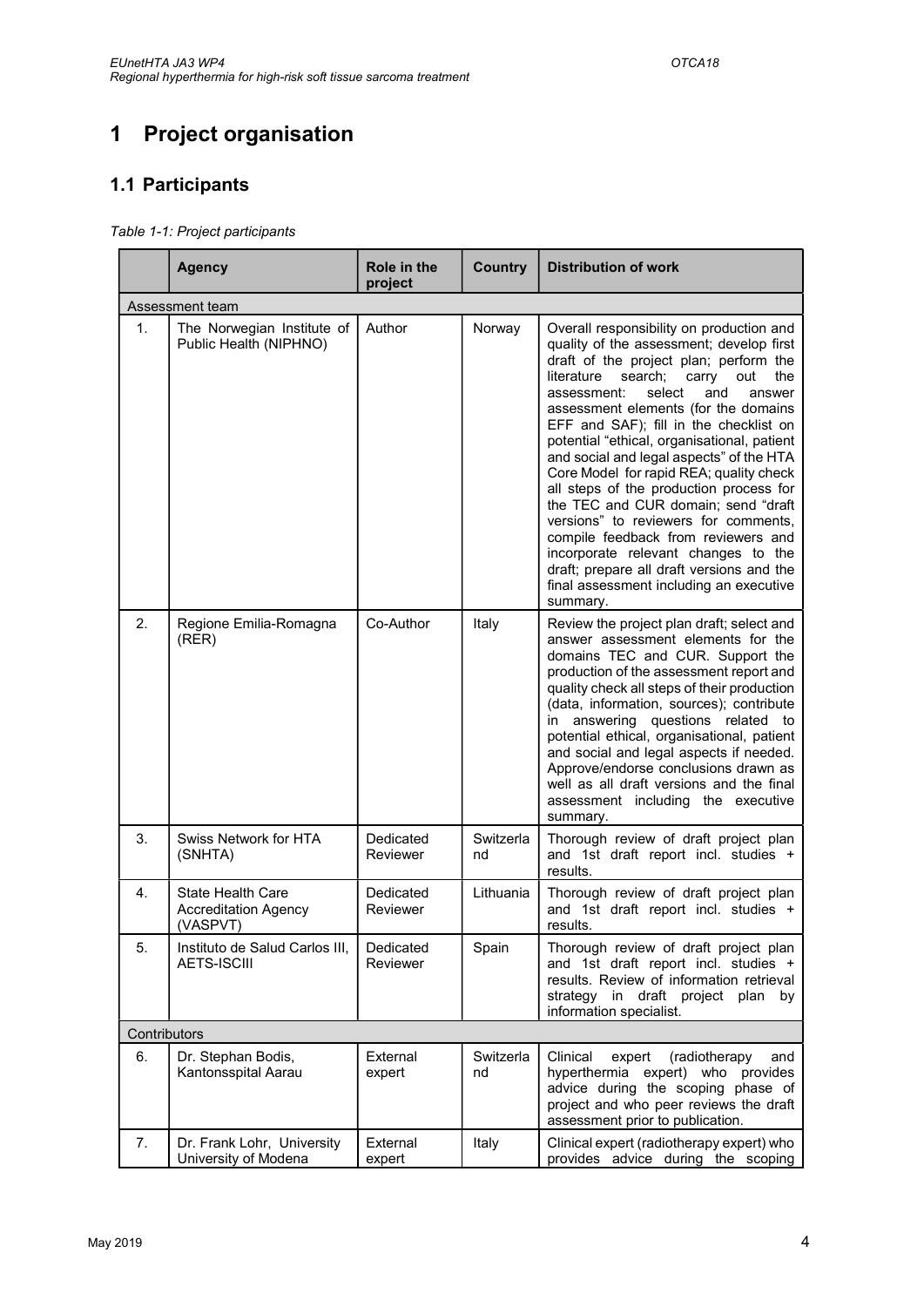|     |                                                                                        |                           |        | phase of project and who peer reviews<br>the draft assessment prior to publication.                                                                                   |
|-----|----------------------------------------------------------------------------------------|---------------------------|--------|-----------------------------------------------------------------------------------------------------------------------------------------------------------------------|
| 8.  | Dr. Jan Peter Poulsen,<br>Norwegian Radiumhospital,<br><b>Oslo University Hospital</b> | <b>External</b><br>expert | Norway | Clinical expert (oncology expert) who<br>provides advice during the scoping<br>phase of project and who peer reviews<br>the draft assessment prior to<br>publication. |
| 9.  | TBD                                                                                    | Medical<br>Editor         | TBD    | Text editing                                                                                                                                                          |
| 10. | The Norwegian Institute of<br>Public Health (NIPHNO)                                   | Project<br>Manager        | Norway | Project management                                                                                                                                                    |

# 1.2 Project stakeholders

Table 1-2: Project stakeholders

| Organisation                                                                                                                                                                                                                                                                                                                                                                                                            | Role in the project                                                                                                                                                                         |
|-------------------------------------------------------------------------------------------------------------------------------------------------------------------------------------------------------------------------------------------------------------------------------------------------------------------------------------------------------------------------------------------------------------------------|---------------------------------------------------------------------------------------------------------------------------------------------------------------------------------------------|
| Manufacturers: We identified the following<br>manufacturers that have devices that are relevant<br>for treatment of soft tissue sarcoma with regional<br>hyperthermia: Pyrexar Medical, Oncotherm, Alba<br>Hyperthermia System, Celsius 42, Synchrotherm,<br>Andromedic. We will reach out to every<br>manufacturer.                                                                                                    | To provide technical device information, perform a data<br>fact check of the project plan, to complete a submission<br>file and to fact check the draft assessment report.                  |
| Patient/consumer or patient organization /groups<br>(hereafter patients): We will reach out to<br>Sarcoma Patients Euronet and Sarkomer<br>(Norwegian patient organization) and we will<br>publish an open call for patient involvement on<br>the EUnetHTA website. The open call for patient<br>involvement will be promoted through social<br>media and through an email to European patient<br>organisations/groups. | Patients will be invited to provide input at protocol and<br>draft assessment stages. They will be invited to share<br>their experiences and views with the intervention being<br>assessed. |
| Healthcare organisation: Haukeland University<br>Hospital in Bergen, Norway requested a health<br>technology assessment on this topic through the<br>National System for Introduction of New Health<br>Technologies within the Specialist Health Service<br>in Norway. We will reach out to this organisation<br>in order to assure that this assessment covers<br>their information needs.                             | To provide feedback on the scope of the project and on<br>the project plan.                                                                                                                 |

## 1.3 Milestones and Deliverables

The authors and co-authors, are responsible for planning realistic timelines for the assessment during the scoping phase to avoid delays during the assessment process. When planning the timelines, the complexity of the topic needs to be considered: complex assessments may need extended periods for the identification of manufacturers, for defining the PICO question (e.g., planning several e-meetings with the assessment team and/or external experts) and for the review and amendment of the project plan. In addition, more time is likely to be needed for the assessment phase (e.g., identification, review and synthesis of the literature, writing the 1<sup>st</sup> and 2<sup>nd</sup> draft assessment). Amongst others, complex assessments may be characterised by:

- Assessment of multiple indications/interventions/comparators,
- elaboration of additional assessment elements from other domains (organisational, legal, social, etc.),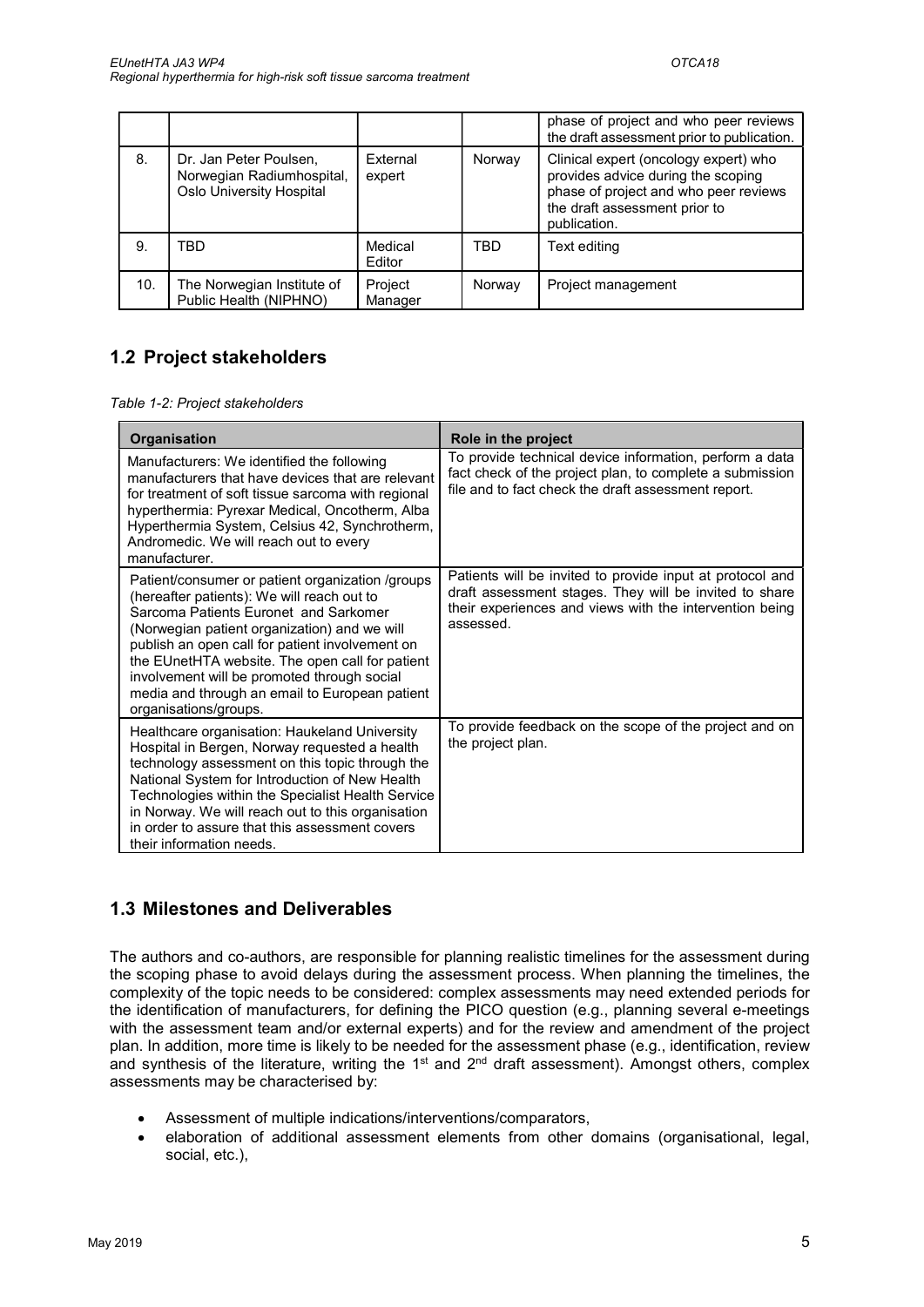exceptionally high amount of studies identified, screened and included and/or inclusion of various different study designs.

The project manager of the assessment is responsible for cross-checking and approving the timelines.

Table 1-3: Milestones and Deliverables

| <b>Milestones/Deliverables</b>                                                                             | <b>Start date</b>                     | <b>End date</b>                            |
|------------------------------------------------------------------------------------------------------------|---------------------------------------|--------------------------------------------|
| <b>Project duration</b>                                                                                    | 09/07/2018                            | 09/09/2019                                 |
| <b>Scoping phase</b>                                                                                       | 09/07/2018                            | 29/03/2019                                 |
| Identification of manufacturer(s) and external experts; optional:<br>identification of patients            | 09/07/2018                            | 05/11/2018                                 |
| Scoping and development of draft Project Plan incl. preliminary<br><b>PICO</b>                             | 09/07/2018                            | 01/12/2018                                 |
| Share the preliminary PICO with external experts for comments                                              | 02/12/2018                            | 09/12/2018                                 |
| Internal Scoping e-meeting with the assessment team                                                        | 10/12/2018<br>1 <sup>st</sup> meeting | 21/01/2019<br>$2nd$ meeting                |
| Consultation of draft Project Plan with dedicated reviewers                                                | 07/02/2019                            | 14/02/2019                                 |
| Consultation of draft Project Plan with external experts (and<br>patients) and fact check by manufacturers | 26/02/2019                            | 04/03/2019                                 |
| Amendment of draft Project Plan & final Project Plan available                                             | 05/03/2019                            | 11/03/2019                                 |
| Completion of Submission file template by manufacturer(s)                                                  | 11/03/2019                            | 29/03/2019                                 |
| <b>Assessment phase</b>                                                                                    | 08/04/2019                            | 20/09/2019                                 |
| Writing first draft rapid assessment                                                                       | 12/04/2019                            | 07/06/2019                                 |
| Review by dedicated reviewer(s)                                                                            | 10/06/2019                            | 19/06/2019                                 |
| Writing second draft rapid assessment                                                                      | 19/06/2019                            | 28/06/2019                                 |
| Review by $\geq 2$ external clinical experts and fact check by<br>manufacturers                            | 1/07/2019                             | 26/07/2019                                 |
| Writing third draft rapid assessment                                                                       | 29/07/2019                            | 9/08/2019                                  |
| Medical editing                                                                                            | 12/08/2019                            | 23/08/2019                                 |
| Writing of fourth version of rapid assessment                                                              | 26/08/20191                           | 6/09/2019                                  |
| Formatting                                                                                                 | 09/09/2019                            | 13/09/2019                                 |
| Final version of rapid assessment                                                                          |                                       | week from<br>16/09/2019 - to<br>20/09/2019 |

# 2 Project Outline

### 2.1 Project Objectives

The rationale of this assessment is to collaboratively produce structured (rapid) core HTA information on regional hyperthermia for high-risk soft tissue sarcoma. In addition, the aim is to apply those collaboratively produced assessments in the national or regional context.

| List of project objectives                                                                                                                                                             | Indicator (and target)                                          |
|----------------------------------------------------------------------------------------------------------------------------------------------------------------------------------------|-----------------------------------------------------------------|
| To collaboratively produce health technology<br>assessments that are fit for purpose, of high<br>quality, of timely availability, and cover the whole<br>range of health technologies. | Production of one (rapid) relative effectiveness<br>assessment. |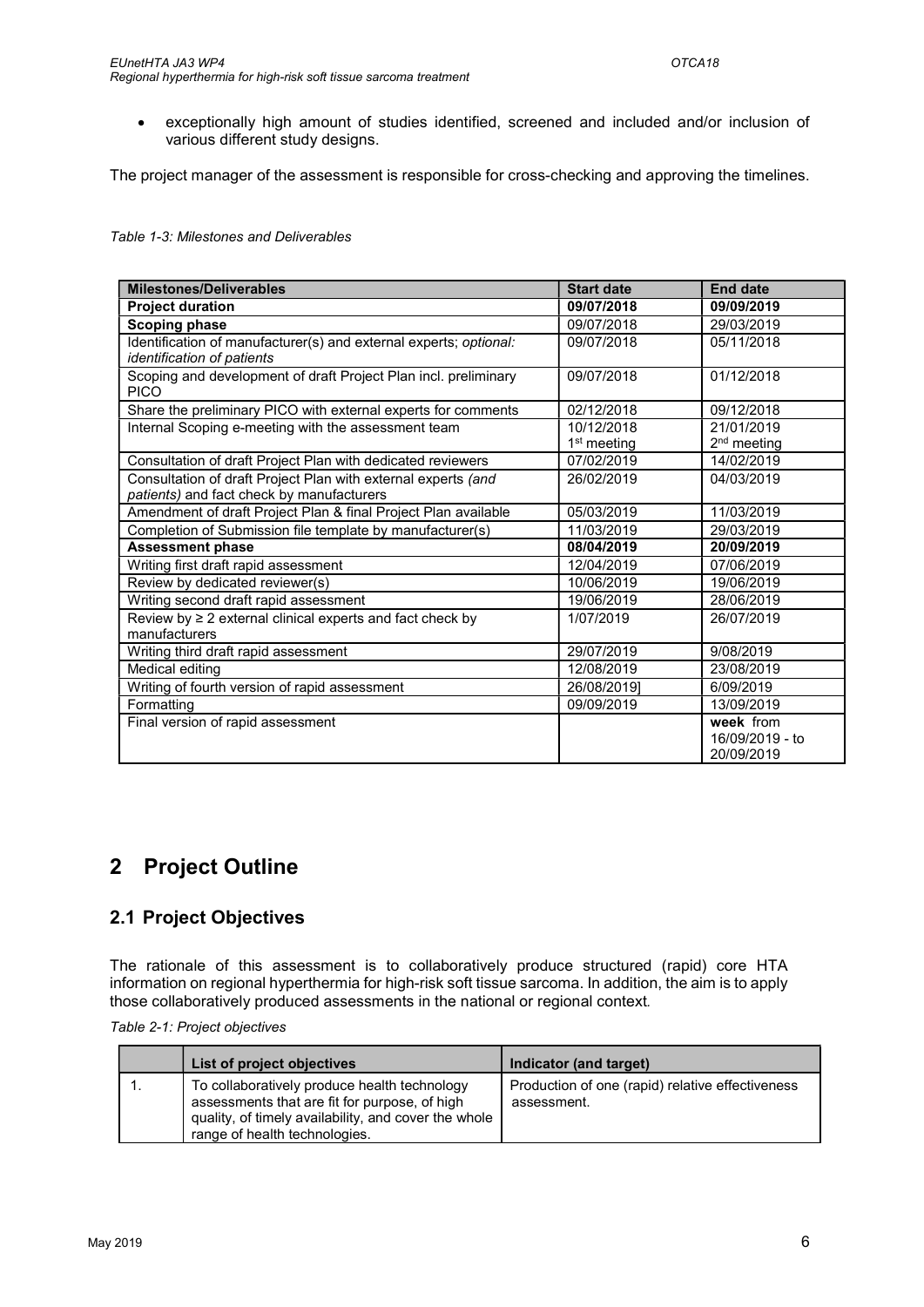| Ζ. | To apply this collaboratively produced<br>assessment into local (e.g. regional or national) | Production of ≥2 local (e.g. national or regional)<br>reports based on the collaboratively produced |
|----|---------------------------------------------------------------------------------------------|-----------------------------------------------------------------------------------------------------|
|    | context.                                                                                    | assessment.                                                                                         |

This rapid assessment addresses the research question whether for oncological patients with highrisk soft tissue sarcoma, the regional application of non-invasive external hyperthermia administered in addition to chemo- and/or radiotherapy is more effective and/or safer than radio- and/or chemotherapy alone.

This topic was chosen based on a request from the National System for Introduction of New Health Technologies within the Specialist Health Service in Norway. They proposed the topic to the Norwegian Institute of Public Health. The relevance of the topic lies in the fact that the therapy is already in use for selected patients, but it is very resource demanding and not a generally accepted treatment modality. Regional hyperthermia could be especially useful for patients where it is not possible to remove the entire sarcoma surgically or when surgery would be mutilating (for example requiring amputation).

# 2.2 Project Method and Scope

### 2.2.1 Approach and Method

Table 2-2: Project approach and method

#### Project approach and method

Within this Rapid Relative Effectiveness Assessment we will describe the technical characteristics of technology (TEC) under assessment (i.e. type of device, procedure), assess Health problem and current use of the technology (CUR) (i.e. target condition, target group), Clinical Effectiveness (EFF) (i.e. relative benefits) and Safety (SAF) (i.e. unwanted or harmful effects).

In addition, we will complete the EUnetHTA Checklist for potential ethical, organisational, patient and social and legal aspects. The Core Model® for Rapid Relative Effectiveness Assessment Version 4.2 will be used as the reference framework for the selection of the assessment elements per domain. We will use the HTA report by the Ludwig Boltzmann Institute (LBI-HTA) on hyperthermia as a starting point for this assessment.<sup>1</sup> This report was identified through a scoping search for HTA reports by an information specialist at NIPHNO.

The methods for patient involvement that we plan within this assessment are described in table 1-2 and in section 3.2.

#### TEC and CUR domains

For these domains, the information from the LBI-HTA report will be considered in addition to information coming from current clinical practice guidelines, information from a general literature search, the input from clinical experts and information collected through web-searches. The manufacturers (see also section 3.2 on stakeholder involvement) will be invited to complete the EUnetHTA submission file for the chapters: 1. Description and technical characteristics of the technology, 2. Health problem and current clinical practice, 3. Current use of the technology, 4. Investments and tools required.

#### EFF and SAF domains

#### Information sources and search

For EFF and SAF domains, we will consider if it is appropriate to use the findings from any existing evidence synthesis (i.e. from systematic reviews or as part of HTA reports or clinical practice guidelines) as starting point.

Using existing data syntheses prevents duplication of efforts that otherwise would be conducted de novo for this assessment. Use of findings of existing systematic reviews may include use of the results of existing searches and/or use of data extraction, study level risk of bias assessments or synthesis.<sup>2, 3</sup> In order to include a synthesis in this assessment, the scope of existing evidence syntheses needs to match the scope of this new assessment (see section 2.2.2). Two reviewers will independently appraise the methodological rigour of any relevant evidence syntheses with the AMSTAR2 instrument.<sup>4</sup> Based on their judgement, we will decide whether and how to use findings from existing evidence syntheses.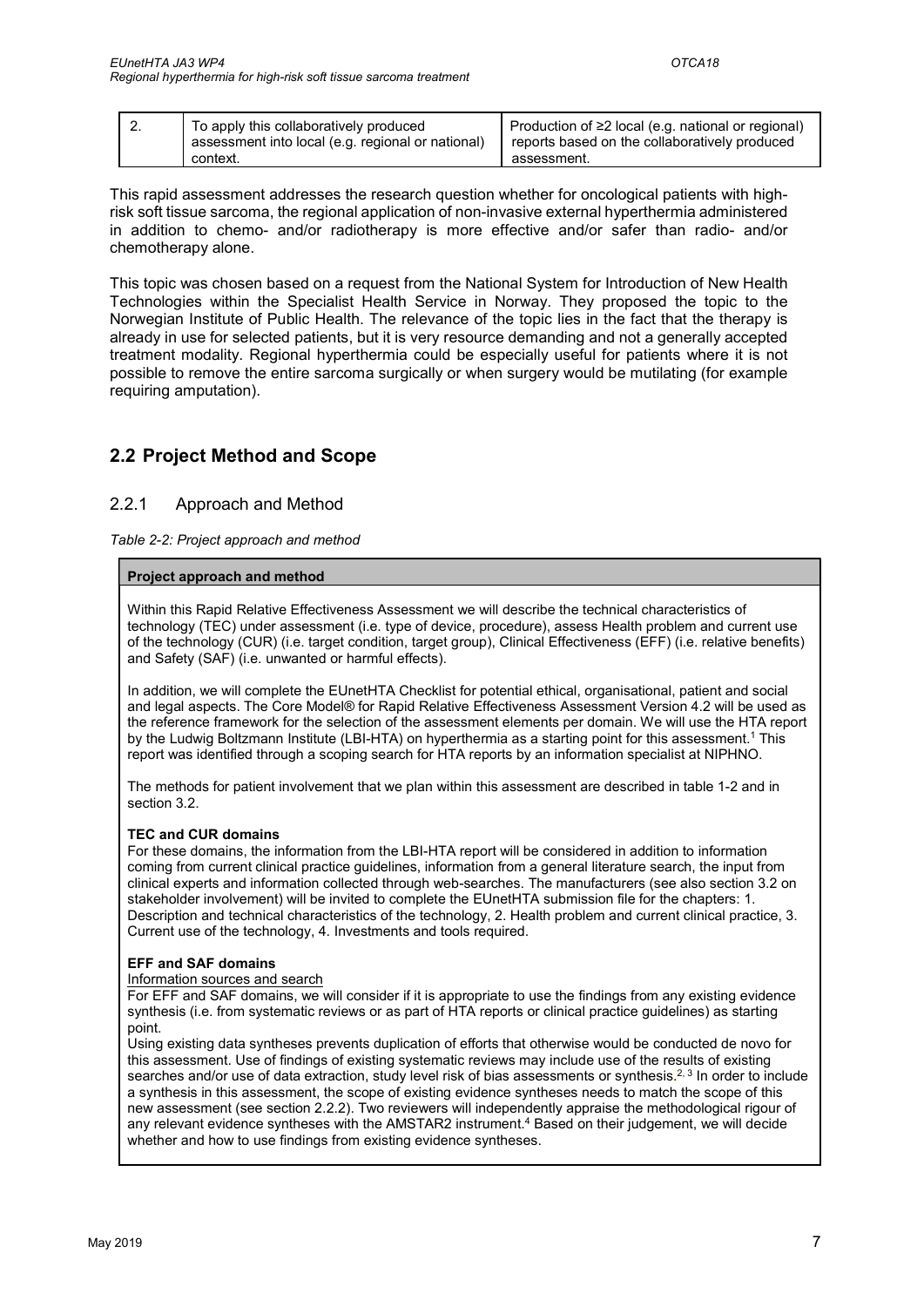If suitable evidence syntheses are available then we use these syntheses and primary studies (as described in section 2.2.2) published after the last search date of the latest evidence synthesis. If no suitable evidence syntheses are available, then we will do a complete new systematic review. Table 2-3 provides further details on the planned literature search strategy.

#### Selection of individual studies

Two reviewers will independently screen studies retrieved through the literature search against the predefined inclusion and exclusion criteria, which are described in section 2.2.2 Project scope. This process will be double-checked by the co-author team. For potentially relevant conference abstracts we will try to locate a full text and we will reach out to the first authors. In the case that no full text is available, we will exclude the study abstract.

#### Rating of the importance of outcomes for decision making

According to the GRADE approach (Grading of Recommendations, Assessment, Development and Evaluation), the importance of each outcome (list of included outcomes is described in section 2.2.2 Project scope) will be graded through a structured process that includes individual voting and discussion with the assessment team, health professionals and patients.<sup>5</sup> Each outcome can be rated as critical, important but not critical or low importance for decision making. We will use survey software to collect the individual votes. This prioritisation of outcomes will be done in the start phase of the assessment.

#### Data extraction

One reviewer will use a pre-established form to extract data from the studies, with a detailed revision by another reviewer. Table 2.4 provides an overview of the data elements that will be extracted. We will try to contact study authors in cases where we need information that is not reported in the published paper. Also for terminated, not published and for ongoing primary studies we will try to establish contact with the investigators.

#### Risk of bias in individual studies

Two reviewers will independently appraise risk of bias on study and outcome level with the Cochrane Risk of bias tool<sup>6</sup>. For non-randomised studies (including controlled trials and registry-based studies, we will use the ROBINS-I tool (Risk of Bias in non-randomized studies – of interventions).<sup>7</sup> Any disagreements will be resolved by discussion. We will include studies with both low, high and unclear risk of bias. We plan to perform sensitivity analyses according to the different risk of bias categories.

#### Data Synthesis

#### Measures of treatment effect

We will report both on dichotomous and continuous outcomes and we plan to estimate both relative measures of effect (e.g. odds ratio, relative risk, annualized rate ratios between pair of treatments) and absolute effect measures (e.g. absolute risks and risk difference, time-to-event data) for each outcome. For continuous outcomes, we will calculate the mean difference. We will use alternative scales if appropriate (e.g., if a continuous outcome has been measured/reported in the included randomized control trials (RCTs) using different instruments/scales we may use a standardized mean difference; SMD).

#### Main analysis

When possible, we will perform a random effects meta-analysis comparing hyperthermia + chemo and/or radiotherapy with chemo and/or radiotherapy using techniques as described in the Cochrane Handbook, alternatively we will report the findings descriptively.<sup>8</sup> We will do the analysis according to intention-to-treat. The Cochrane Handbook will be followed for statistical methods to quantify and deal with heterogeneity. If studies do not report estimates of effect and imprecision, we will impute the values where possible following the Cochrane Handbook. Where possible, we will convert reported effect estimates to facilitate meta-analysis on a common scale. As to how to incorporate findings of randomized and non randomized studies, we will follow the approach as presented in the framework developed by Cuello et al. $^9$  This framework was developed to inform future GRADE working group guidance on this matter. We will conduct a separate meta-analysis for randomized controlled trials and one for the other study designs (including quasi-randomized controlled trials, non-randomized controlled trials and registry based studies).

Given the various possible combinations of treatments, this assessment could qualify for a network metaanalysis. However, we anticipate that we will not have enough studies to do this. If we find a sufficiently large number of primary studies or patient level data, network meta-analysis becomes an option. In that situation, we will evaluate the feasibility of a network meta-analysis with respect to project timelines. If we choose to do network meta-analysis we will publish an addendum to the project plan that includes a detailed statistical analysis plan for that work.

Hyperthermia is part of a combined intervention with radiotherapy and/or chemotherapy, which could lead to interactions. When analysing adverse events, we will focus not only on adverse events attributed to hyperthermia, but also to those attributed to the other components or their combinations as the biological pathways are not always clear or assumptions of these pathways might not be correct. In the analyses we will categorise safety outcomes into minor and major events according to the Common Terminology Criteria for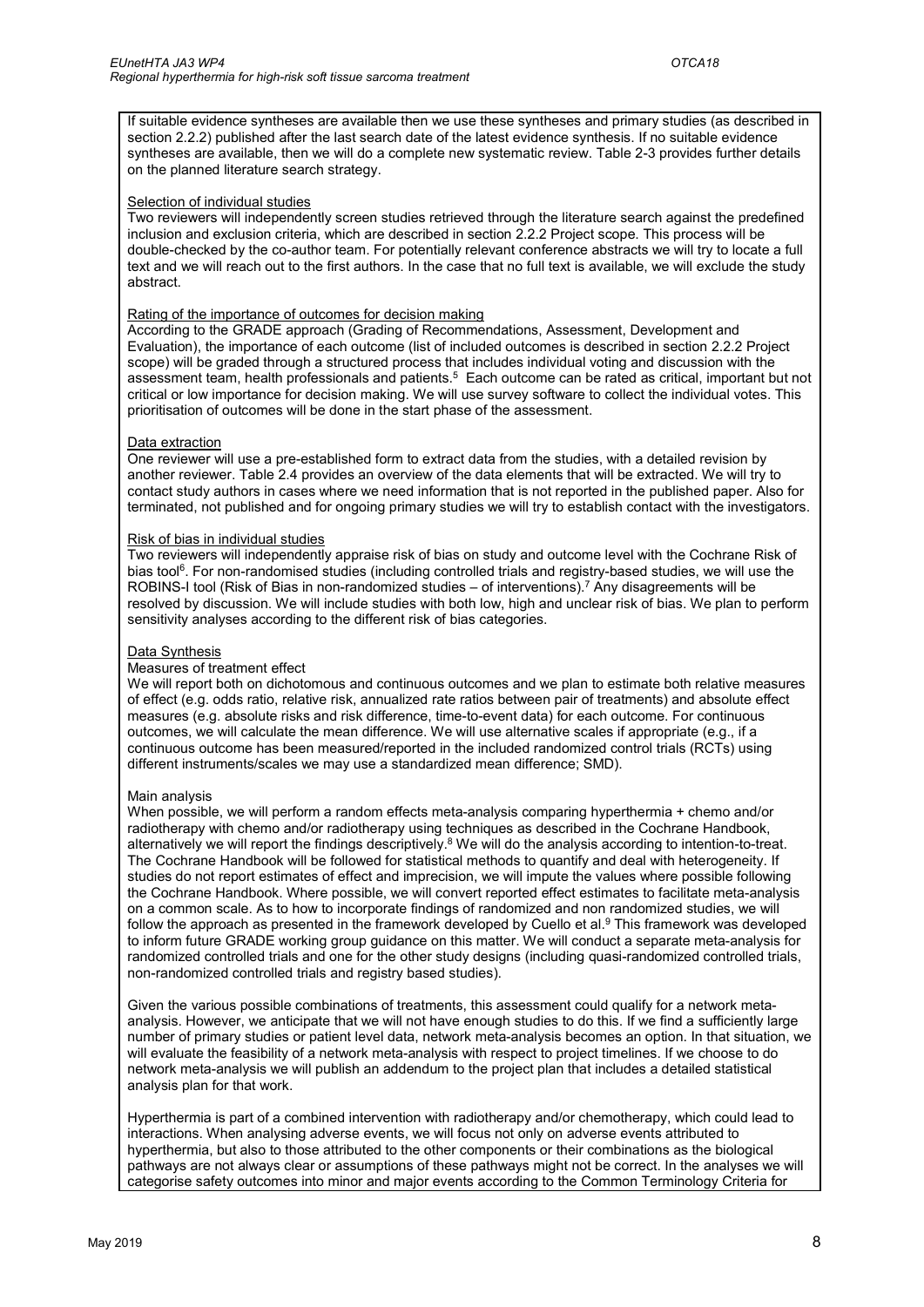Adverse Events v5.0 guide.<sup>10</sup> We will evaluate procedure-related mortality separately. We will distinguish between acute and late toxicity.

Secondary analysis:

Subgroup analysis will only be performed if the number of studies allows it.

Predefined subgroups include:

- Combination of chemotherapy and radiotherapy versus chemotherapy only versus radiotherapy only.
- Dosage or frequency of applying hyperthermia.

To define the acceptable temperature range, dosage or frequency we refer to the quality assurance guidelines for regional hyperthermia recognised by the European Society for Hyperthermic Oncology (ESHO).<sup>11</sup> At current, we refer to the latest published quality standards from 2012. Given that these standards are being updated, we make explicit that we will consider any more recent version of these quality standards if these would become available during the duration of this assessment. For temperature range, we will also consider the Kadota Fund International Forum 2004,<sup>12</sup> which defined hyperthermia as a temperature elevation between 39-45 °C versus 40-44°C as defined by ESHO. Therefore, we will explore the relative effects of temperature related characteristics via a subgroup analysis including a) ESHO guideline, b) Kadota Fund Intern Forum, c) effect of studies that either did not report temperature or reported temperature outside of acceptable range. There will be overlap between a and b, so we only interpret the results of this analysis with caution.

In addition, we define the following exploratory subgroups for which we will interpret and report the results cautiously:

- Treatment characteristics: hyperthermia and preoperative radiotherapy vs. hyperthermia and postoperative radiotherapy; hyperthermia and teletherapy vs. hyperthermia and brachytherapy vs. hyperthermia and teletherapy and brachytherapy; hyperthermia and preoperative chemotherapy vs. hyperthermia and postoperative chemotherapy; hyperthermia and preoperative radiotherapy + chemotherapy vs. hyperthermia and postoperative radiotherapy + chemotherapy;
- Tumour characteristics: extremity vs. trunk vs. retroperitoneal vs. head and neck; metastatic vs. nonmetastatic disease; resectable vs, non-resectable.
- Device characteristics: device age categorized based on date of the studies and based on date of marketing authorization.

From a preliminary overview of the literature, we anticipate finding a small number of studies, but if we have a large sample of studies we plan to perform meta-regression analyses to estimate the effect of the above mentioned factors. If it is feasible to do meta-regression analyses, we will treat them as exploratory analyses and their results will be interpreted and reported cautiously.

#### Certainty in the evidence for each outcome

The quality of the body of evidence will be assessed using GRADE, taking into account for each outcome the risk of bias, imprecision, inconsistency, indirectness and publication bias. Certainty will be expressed as high, moderate, low or very low as it was defined by the GRADE working group.<sup>5</sup>

#### **Reporting**

The results will be summarized in "Summary of findings"-tables (SoF table). In these tables we will include data from the main analyses for all the outcomes that are rated as critical or important for decision making. Outcomes that are rated as less important for decision-making will be described in the report. Within the SoF table, we will present the findings from randomized and non-randomized studies (including quasi-randomised controlled trials, non-randomized controlled trials and registry-based studies) as described in the guidance for presenting these types of studies by Cuello-Garcia et al.<sup>9</sup>

Information about any terminated, not published studies or about ongoing primary studies will be summarised in the final report.

#### Use of Software

We will use Covidence to screen and select studies. To collect individual votes about the rating of outcomes, we will use survey software. We will use Review Manager (RevMan 5) to analyze effect data and to graphically plot the risk of bias. Further, we will use Endnote as reference management software. If we opt to do meta-regression analyses, then we will use R and the metafor package.

#### Checklist for potential ethical, organisational, patient and social and legal aspects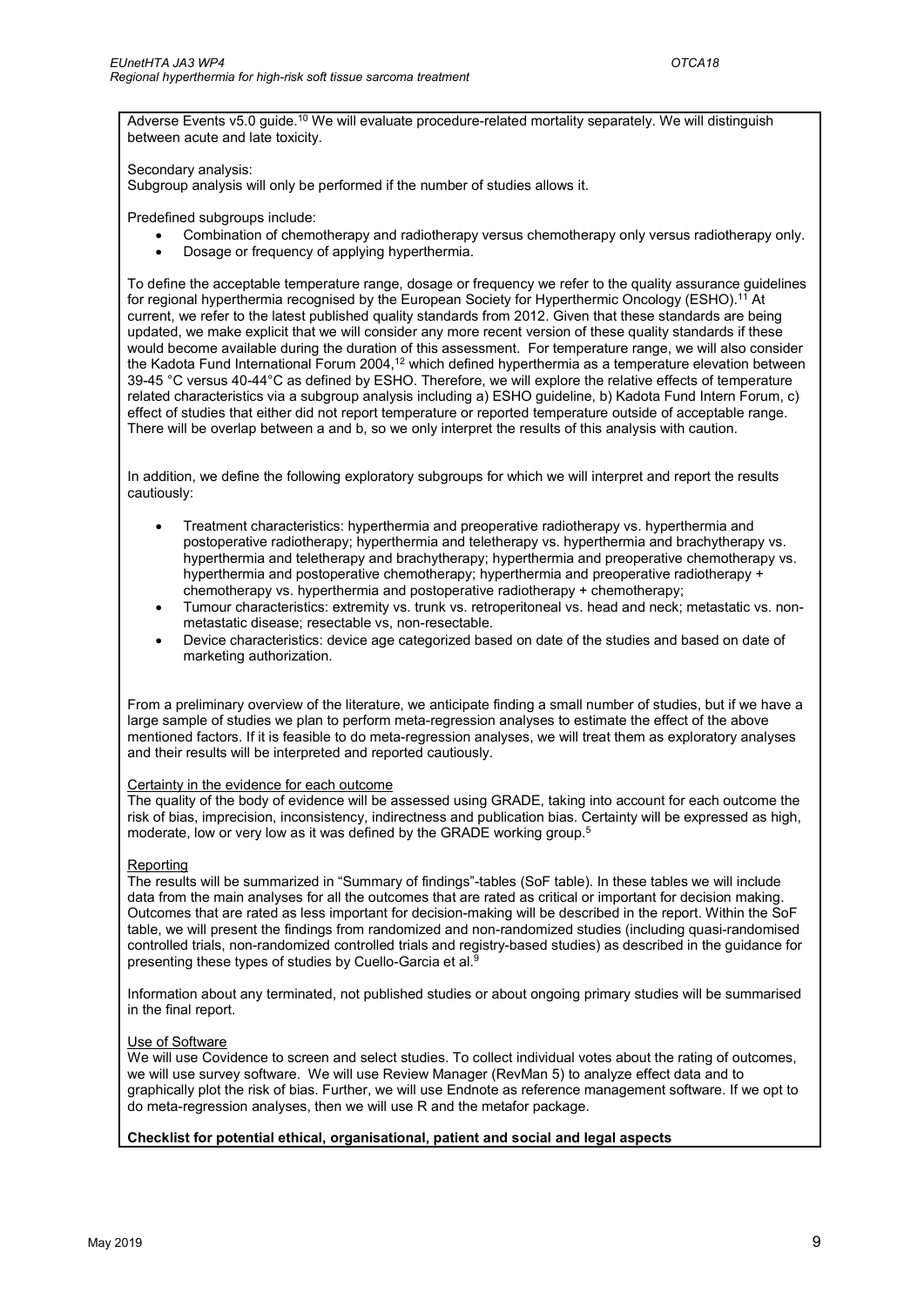To answer the checklist (available in appendix A), we will use information coming from the literature search, from web-searches, from patient involvement (see also section 3.2 on stakeholder involvement), and from the clinical experts as information sources.

Table 2-3: Planned literature search strategy

#### Literature search strategy

Librarian Gyri Hval Straumann will develop the search strategy.

While the LBI-HTA health technology assessment on hyperthermia conducted a systematic literature search for the period 1990-2012, we will redo the search for the period 1990 and forward.<sup>1</sup> We opt to do this, because of some differences in inclusion criteria for design and some changes in the search filters for study designs. Given the developments in oncological standard therapy, we will apply a year limit for the period 1990 to the date of the search without language or publication status restrictions.

The search strategy will be based on the population and the intervention in the PICO. It will contain both index-terms and text-words to identify as many relevant studies as possible.

The search will be executed in the following databases:

- Cochrane Library
- **Epistemonikos**
- Medline (Ovid)
- Embase (Ovid)
- Cochrane Central Register of Controlled Trials
- AMED
- **HTAi Vortal**
- Guidelines International Network (GIN)
- NICE guidance
- NIHR-HTA
- Devices@FDA

We will also search for ongoing and planned systematic reviews in PROSPERO and the POP database, and terminated, not published and ongoing primary studies in clinicaltrials.gov and WHO ICTRP. The reference lists of relevant systematic reviews and included studies will be screened by two persons independently (as described in section 2.2.1). In addition, we will ask manufacturers of hyperthermia devices to inform us about any published and unpublished (but not confidential) clinical studies/clinical data for their products.

Before searching for primary studies we will look for relevant systematic reviews and guidelines published after January 2012.

Inclusion/exclusion criteria for studies or other information are described in section 2.2.2.

Planned queries to study authors are described in table 2-2, in the section on data extraction.

To further identify relevant studies we will screen the reference lists of relevant evidence syntheses and primary studies.

Search terms for use in Medline

- exp SARCOMA/ (133169)
- 2 exp Soft Tissue Neoplasms/ (23595)
- 3 ((soft tissue\* or soft part or connective tissue\* or connective part) and (sarcom\* or cancer\* or neoplasm\* or malignan\* or tumor\* or tumour\*)).ti,ab,kw. (43803)<br>4 sarcom\* ti ab kw kf (103862)
- sarcom\*.ti,ab,kw,kf. (103862)
- 5 angiosarcoma\*.ti,ab,kw. (5879)
- 6 Angioendotheliosarcoma\*.ti,ab,kw. (4)
- 7 Chondrosarcoma\*.ti,ab,kw. (7571)<br>8 Chondromucosarcoma\*.ti.ab.kw. (
- 8 Chondromucosarcoma\*.ti,ab,kw. (0)
- 9 fibrosarcoma\*.ti,ab,kw. (11369)<br>10 Dermatofibrosarcoma\*.ti,ab,kw.
- 10 Dermatofibrosarcoma\*.ti,ab,kw. (1817)
- 11 (bednar adj (tumour or tumor)).ti,ab,kw. (68)
- 12 (bednar's adj (tumor or tumour)).ti,ab,kw. (5)
- 13 Fibroblastoma\*.ti,ab,kw. (280)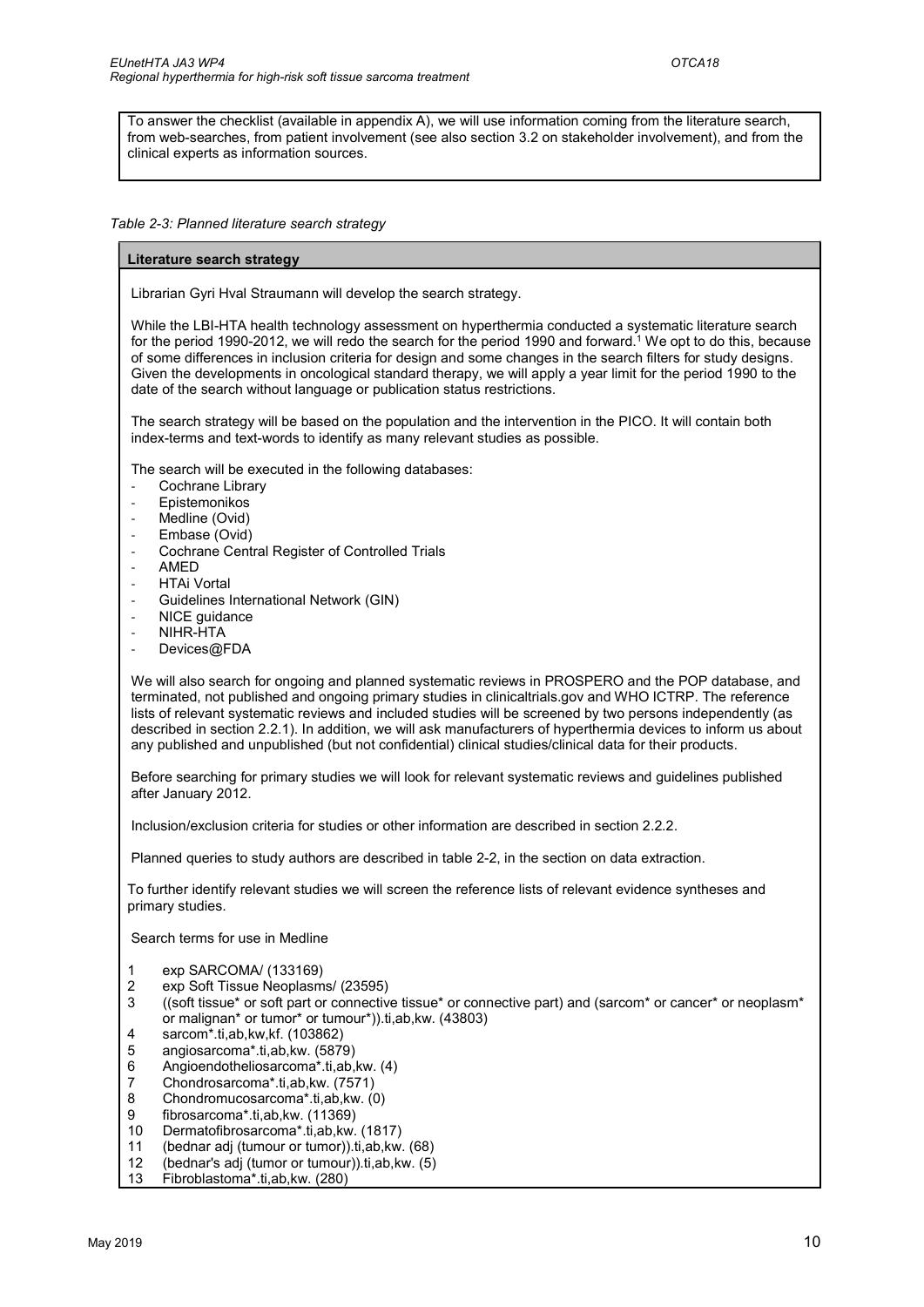| 14 | Darrier ferrand.ti,ab, kw. (4)                                                            |
|----|-------------------------------------------------------------------------------------------|
| 15 | darier ferrand.ti,ab, kw. (57)                                                            |
| 16 | darier hoffmann.ti, ab, kw. (0)                                                           |
| 17 | Endotheliosarcoma*.ti,ab,kw. (12)                                                         |
| 18 | Neurofibrosarcoma*.ti,ab,kw. (394)                                                        |
| 19 | Haemangioendothelioma*.ti,ab,kw. (403)                                                    |
| 20 | Hemangioendothelioma*.ti,ab,kw. (2769)                                                    |
| 21 |                                                                                           |
|    | Hemangiosarcoma*.ti,ab,kw. (1025)                                                         |
| 22 | (Heart adj muscle adj (tumor* or tumour*)).ti,ab, kw. (0)                                 |
| 23 | Haemangiosarcoma*.ti,ab, kw. (214)                                                        |
| 24 | Hemangiosarcoma*.ti,ab,kw. (1025)                                                         |
| 25 | Histiosarcoma*.ti,ab,kw. (12)                                                             |
| 26 | histiocytoma*.ti,ab,kw. (5488)                                                            |
| 27 | kaposi*.ti,ab,kw. (14382)                                                                 |
| 28 | Leiomyosarcoma*.ti,ab,kw. (9745)                                                          |
| 29 | Liposarcoma*.ti,ab,kw. (6001)                                                             |
| 30 | lymphangiosarcoma*.ti,ab,kw. (304)                                                        |
| 31 | (malignant adj peripheral adj nerve adj sheath adj (tumour* or tumor*)).ti,ab, kw. (2062) |
| 32 | mpnst.ti,ab,kw. (1035)                                                                    |
| 33 | Lymphangioendothelioma*.ti,ab,kw. (96)                                                    |
| 34 | Mesodermal mixed tumor*.ti,ab,kw. (84)                                                    |
| 35 | Myosarcoma*.ti,ab,kw. (178)                                                               |
| 36 | (Myocardial adj (tumour* or tumor*)).ti,ab, kw. (76)                                      |
| 37 | (Myocardium adj (tumour* or tumor*)).ti,ab,kw. (2)                                        |
| 38 | Rhabdomyosarcoma*.ti,ab,kw. (11335)                                                       |
| 39 | Myxosarcoma*.ti,ab,kw. (248)                                                              |
| 40 | Neurofibrosarcoma*.ti,ab,kw. (394)                                                        |
| 41 | Osteosarcoma*.ti,ab,kw. (21650)                                                           |
| 42 |                                                                                           |
|    | Cystosarcoma*.ti,ab,kw. (628)                                                             |
| 43 | Phyllodes.ti,ab,kw. (1819)                                                                |
| 44 | Rhabdoid tumor*.ti,ab, kw. (1593)                                                         |
| 45 | (Small adj round adj cell adj (tumour* or tumor*)).ti, ab, kw. (1192)                     |
| 46 | Synovioma*.ti,ab,kw. (341)                                                                |
| 47 | Synoviasarcoma*.ti,ab,kw. (0)                                                             |
| 48 | Synoviosarcoma*.ti,ab,kw. (28)                                                            |
| 49 | Muscle neoplasm*.ti,ab,kw. (220)                                                          |
| 50 | Muscle cancer*.ti,ab,kw. (21)                                                             |
| 51 | Vascular neoplasm*.ti,ab, kw. (800)                                                       |
| 52 | vascular cancer*.ti,ab,kw. (47)                                                           |
| 53 | or/1-52 (238094)                                                                          |
| 54 | exp Hyperthermia, Induced/ (30001)                                                        |
| 55 | hypertherm <sup>*</sup> .ti,ab. (33132)                                                   |
| 56 | thermotherap*.ti,ab. (2227)                                                               |
| 57 | fever therap*.ti,ab. (173)                                                                |
| 58 | heat therap*.ti,ab. (236)                                                                 |
| 59 | diatherm <sup>*</sup> .ti,ab. (3482)                                                      |
| 60 | diatherap*.ti,ab. (1)                                                                     |
| 61 | alba 4d.mp. (0)                                                                           |
| 62 | celsius tcs.mp. (4)                                                                       |
| 63 | synchroterm.mp. (0)                                                                       |
| 64 | hydeep.mp. (0)                                                                            |
| 65 | sigma-60.mp. (55)                                                                         |
| 66 | bsd-2000.mp. (56)                                                                         |
| 67 | bsd-500.mp. (0)                                                                           |
| 68 | bsd medical.mp. (14)                                                                      |
| 69 | or/54-68 (57092)                                                                          |
|    |                                                                                           |

- $70$  53 and 69 (1717)
- 71 limit 70 to yr="1990 -Current" (1229)

#### Overview of the most relevant studies that will be included:

The EORTC-ESHO multi-centre trial (NCT 00003052) is a key study for the EFF domain.<sup>13</sup> This two-armed trial compared treatment with neo-adjuvant chemotherapy alone versus combined with regional hyperthermia. The trial enrolled 341 patients with a median follow-up period of 34 months for the primary outcome local progression-free survival. This study also published long-term outcomes (median follow-up of 11.3 years).14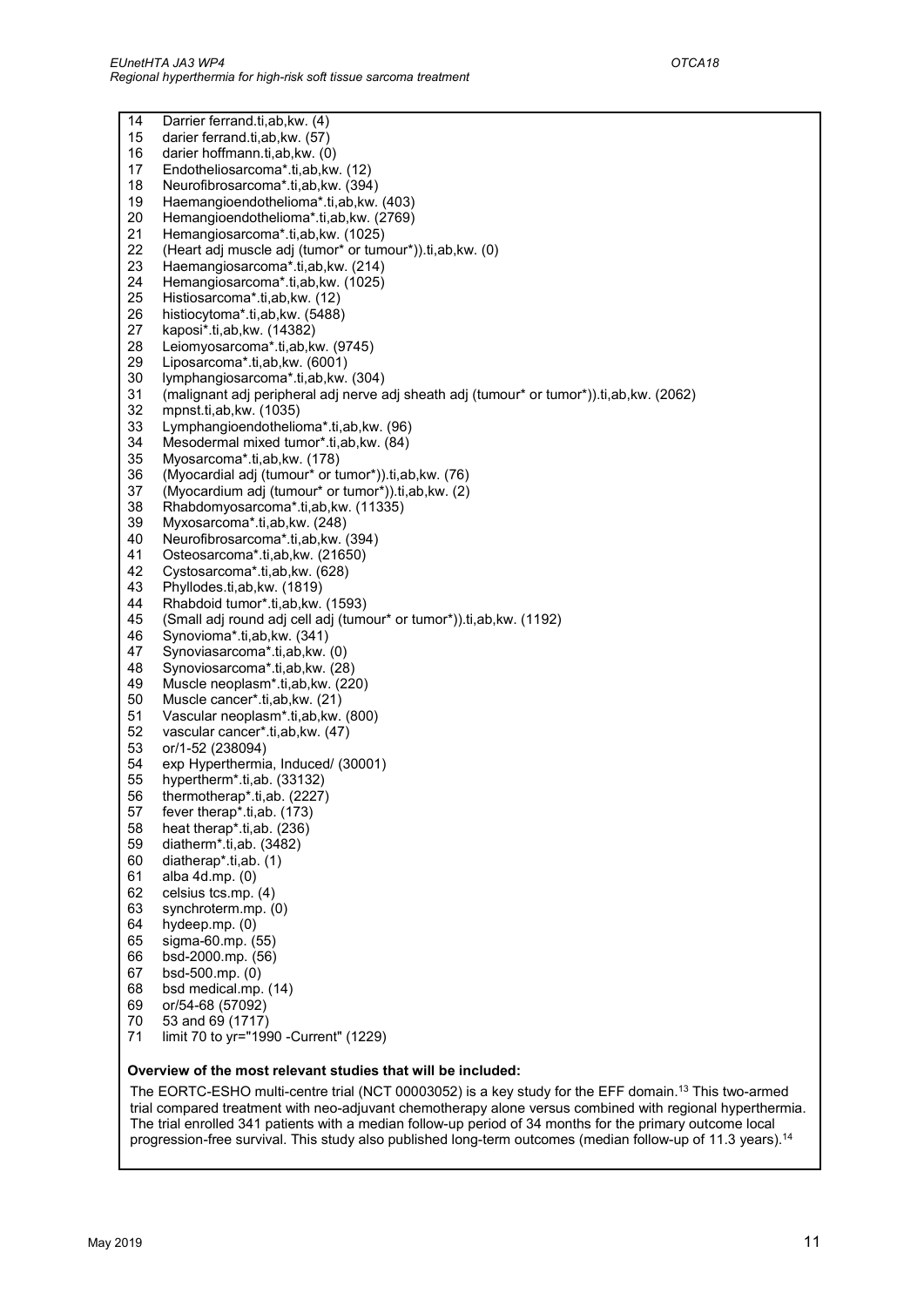In addition, we have identified two potentially relevant ongoing studies, i.e. the HyperTET study (NCT 02359474) and the HYPROSAR study (NCT 01904565). NIPHNO has contacted the primary investigators for these trials regarding options for synchronisation between their primary research and this OTCA18 assessment.

While completion of data collection for these studies was initially anticipated by December 2018, patient recruitment for these studies is slow and setting a date for completion of data collection is not possible. The characteristics of these trials will be summarized in this report under a section called "ongoing studies". NIPHNO will follow-up if any intermediate results are published that could be included in the report. The HYPROSAR study published initial data for their trial which can be reported in this assessment. <sup>15</sup>

We anticipate that the results of these studies will only become available after publication of this assessment report. This assessment team is committed to update the report once the results for both studies are availabe. The update of the report will include searching for any other new studies and all the steps described in table 2.1 for the domains EFF and SAF.

Table 2-4: Plan for data extraction

#### Planned data extraction

We plan to extract the following data from the included studies:

- Study details: author's name, year of publication, clinical trial identification number, sponsorship source, country, setting, language, declaration of interest, contact with authors;
- Methods: study design, type of analysis (eg. per protocol, etc.), characteristics of trial design as outlined in the assessment of risk of bias;
- Population: Inclusion criteria, exclusion criteria, total number and number per group, baseline characteristics (age, gender ratio, tumour characteristics, comorbidities). Tumour characteristics include: Tumour site (extremity, trunk and retroperitoneal), Disease status (primary, recurrent, prior surgery), Tumour size, Tumour grading, Tumour depth, Sarcoma histological subtype, WHO performance status, resection status; TNM-stage, AJCC prognostic stage group;
- Intervention and comparator characteristics: description of procedure and comparators and concomitant treatments. For hyperthermia we will extract frequency, target, maximum power attained, duration of hyperthermic therapy, temperature variables (max, mean, T90). For radiotherapy we will extract data about type of radiation, dose, number of fractions, and total treatment time. For chemotherapy we will extract information about the substances, dose per course, total dose, data about any reduction in doses and about any delays due to side effects.
- Outcome: Primary/secondary endpoints as specified in the PICO table below, type, effect measure, scale, number lost to follow-up, follow up period, treatment discontinuation with reason.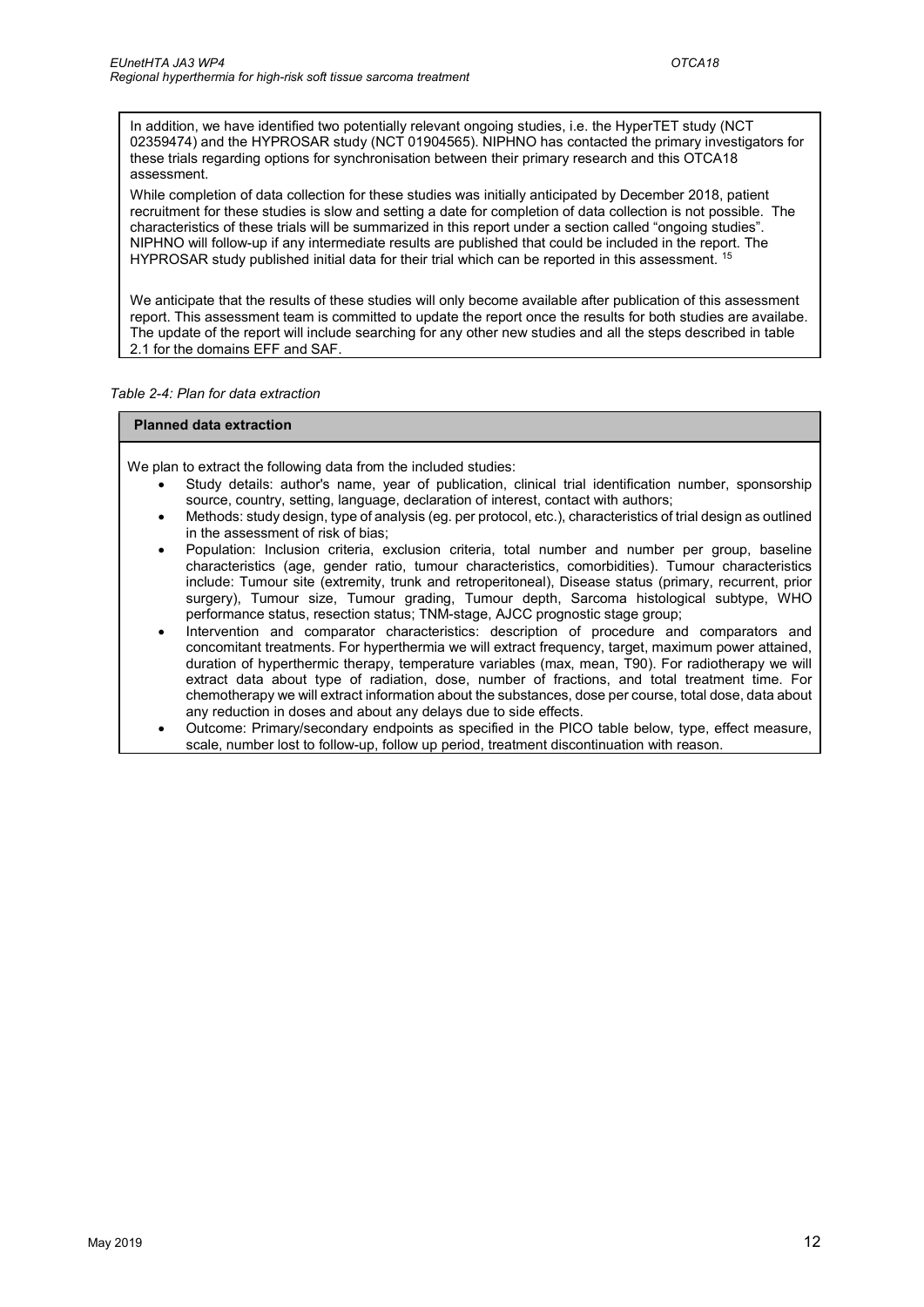### 2.2.2 Project Scope

The EUnetHTA Guidelines, available at http://www.eunethta.eu/eunethta-guidelines, need to be consulted throughout the assessment process.

Table 2-5: Project Scope: PICO (please see HTA Core Model® for rapid REA)

| <b>Description</b> | <b>Project Scope</b>                                                                                                                                                                                                                                                                                                                                                                                                                                                                                                                                                                                                                                                                                                                                                                                                                                                                                                                                                                                                                                                                                                                                                                                                                                                                                                                                                                                                                                                                                                                                                                                                                                                                                            |
|--------------------|-----------------------------------------------------------------------------------------------------------------------------------------------------------------------------------------------------------------------------------------------------------------------------------------------------------------------------------------------------------------------------------------------------------------------------------------------------------------------------------------------------------------------------------------------------------------------------------------------------------------------------------------------------------------------------------------------------------------------------------------------------------------------------------------------------------------------------------------------------------------------------------------------------------------------------------------------------------------------------------------------------------------------------------------------------------------------------------------------------------------------------------------------------------------------------------------------------------------------------------------------------------------------------------------------------------------------------------------------------------------------------------------------------------------------------------------------------------------------------------------------------------------------------------------------------------------------------------------------------------------------------------------------------------------------------------------------------------------|
| <b>Population</b>  | Adults (>18yrs) who have a high-risk soft tissue sarcoma. We exclude adolescents or                                                                                                                                                                                                                                                                                                                                                                                                                                                                                                                                                                                                                                                                                                                                                                                                                                                                                                                                                                                                                                                                                                                                                                                                                                                                                                                                                                                                                                                                                                                                                                                                                             |
|                    | children since treatment in these age groups follows specific paediatric protocols.                                                                                                                                                                                                                                                                                                                                                                                                                                                                                                                                                                                                                                                                                                                                                                                                                                                                                                                                                                                                                                                                                                                                                                                                                                                                                                                                                                                                                                                                                                                                                                                                                             |
|                    | Soft tissue sarcoma represent a type of cancer that can arise in soft tissues (for example in<br>muscles, nerves, blood vessels, fat tissues, etc.) in any part of the body. There are<br>approximately 50 different types of soft tissue sarcoma based on the location and based on<br>the type of soft tissue involved. Within this assessment we will include the various types of<br>soft tissue sarcoma in different locations, i.e. extremity, trunk, head and neck, and<br>retroperitoneal.                                                                                                                                                                                                                                                                                                                                                                                                                                                                                                                                                                                                                                                                                                                                                                                                                                                                                                                                                                                                                                                                                                                                                                                                              |
|                    | Surgical excision of the tumour tissue is the most important part of the overall treatment for<br>patients with soft tissue sarcoma, but achieving a clear surgical resection is not always<br>possible. In this assessment, we will include both patients with non-resectable tumours and<br>with tumours that can be surgically resected.                                                                                                                                                                                                                                                                                                                                                                                                                                                                                                                                                                                                                                                                                                                                                                                                                                                                                                                                                                                                                                                                                                                                                                                                                                                                                                                                                                     |
|                    | High-risk soft tissue sarcomas harbour an increased risk of local recurrence and distant<br>metastases following surgical resection, resulting in a high tumour related mortality. We will<br>use the criteria from the European Society for Medical Oncology (ESMO) guidelines,<br>defining high-risk sarcoma as tumours which are high-grade malignant, situated deep<br>(located either exclusively beneath the superficial fascia, superficial to the fascia with<br>invasion of or through the fascia, or both superficial yet beneath the fascia) to the<br>subcutaneous fascia and large (size $>$ 5cm). <sup>16</sup> This excludes studies that focus on low risk<br>sarcoma, which do not require radiotherapy or chemotherapy, so meaning small, superficial,<br>low-grade tumours. The two most widely used systems for grading sarcoma are the NCI<br>(United States National Cancer Institute) system and the FNCLCC (French Fédération<br>Nationale des Centres de Lutte Contre le Cancer) system. <sup>17, 18</sup> We also identified the<br>Sarculator as a tool to predict the probability of overall survival and incidence of distant<br>metastasis for patients with soft tissue sarcoma. <sup>19</sup> Given that there is no universally<br>accepted definition of high risk sarcoma, we will also include high risk classifications by<br>Sarculator which is based on patient age and tumour histology, size and grade.<br>Within this assessment we will include both localized and metastatic sarcomas where the<br>cancer has spread from the main tumours to other areas. We will include patients<br>undergoing curative treatment and patients undergoing palliative treatment. |
|                    | In the event of studies including a mixed population (i.e. low and high risk), we will not<br>include studies if less than 75% of the included patients are considered to be high-risk soft<br>tissue sarcoma patients, unless they provide stratified results that enable to extrapolate data<br>on high risk patients.                                                                                                                                                                                                                                                                                                                                                                                                                                                                                                                                                                                                                                                                                                                                                                                                                                                                                                                                                                                                                                                                                                                                                                                                                                                                                                                                                                                        |
|                    | Intended use of the technology: Specialist health care                                                                                                                                                                                                                                                                                                                                                                                                                                                                                                                                                                                                                                                                                                                                                                                                                                                                                                                                                                                                                                                                                                                                                                                                                                                                                                                                                                                                                                                                                                                                                                                                                                                          |
|                    | ICD 10 codes: C48, C49.0-C49.9 and organ specific ICD 10 codes (since ICD codes follow<br>organ of origin)                                                                                                                                                                                                                                                                                                                                                                                                                                                                                                                                                                                                                                                                                                                                                                                                                                                                                                                                                                                                                                                                                                                                                                                                                                                                                                                                                                                                                                                                                                                                                                                                      |
|                    | ICD-O-3 topography codes: C47, C48 and C49, ICD-O-3 morphology malignant behaviour<br>codes: 880*, 881*-883*, 884*, 885*-888*, 889*-892*, 893*-899*, 904, 912*-913*, 917*20, 21                                                                                                                                                                                                                                                                                                                                                                                                                                                                                                                                                                                                                                                                                                                                                                                                                                                                                                                                                                                                                                                                                                                                                                                                                                                                                                                                                                                                                                                                                                                                 |
|                    | Mesh-terms: Sarcoma[mh], Soft Tissue Neoplasms[mh]                                                                                                                                                                                                                                                                                                                                                                                                                                                                                                                                                                                                                                                                                                                                                                                                                                                                                                                                                                                                                                                                                                                                                                                                                                                                                                                                                                                                                                                                                                                                                                                                                                                              |
| Intervention       | Regional application of non-invasive external hyperthermia to a soft tissue sarcoma and<br>administered in addition to chemo- and/or radiotherapy and treatment as usual.                                                                                                                                                                                                                                                                                                                                                                                                                                                                                                                                                                                                                                                                                                                                                                                                                                                                                                                                                                                                                                                                                                                                                                                                                                                                                                                                                                                                                                                                                                                                       |
|                    | Hyperthermia treatment aims to increase the temperature in target tissue to levels above<br>normal systemic temperature. Quality assurance guidelines for regional hyperthermia<br>recognised by the European Society for Hyperthermic Oncology (ESHO) define 40 °C as the<br>temperature where the treatment starts, while the temperature in the target tissue should not                                                                                                                                                                                                                                                                                                                                                                                                                                                                                                                                                                                                                                                                                                                                                                                                                                                                                                                                                                                                                                                                                                                                                                                                                                                                                                                                     |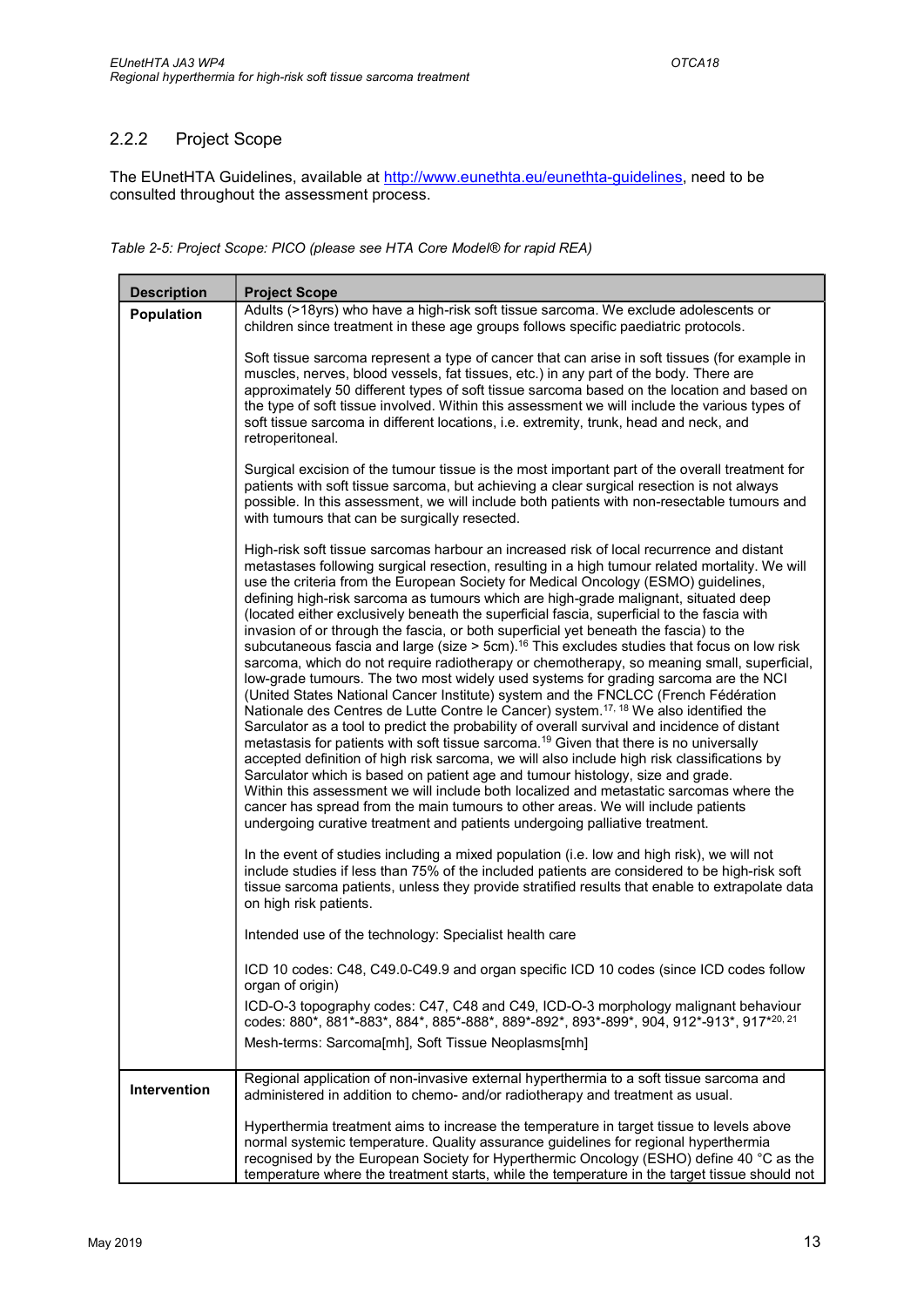|                 | exceed 44 °C. <sup>11, 22</sup> The Kadota Fund International Forum 2004 defines hyperthermia as a<br>modest temperature elevation in the range of 39-45 °C. <sup>12</sup> We will accept the treatment<br>temperature to be in the range of 39 to 45 °C after both ESHO and the Kadota Fund<br>International Forum guidelines. We exclude wellness hyperthermia (low temperature<br>hyperthermia) and ablative (high temperature hyperthermia) where tissue is burned.<br>The technology can be described and classified by the anatomical extensiveness of the<br>treated area (local, regional or whole body), by the methods used for hyperthermia<br>application (invasive or non-invasive) and by the energy sources (such as microwaves, |
|-----------------|-------------------------------------------------------------------------------------------------------------------------------------------------------------------------------------------------------------------------------------------------------------------------------------------------------------------------------------------------------------------------------------------------------------------------------------------------------------------------------------------------------------------------------------------------------------------------------------------------------------------------------------------------------------------------------------------------------------------------------------------------|
|                 | radiofrequency, ultrasound, simple radiation) used to provide the intended heating effect. <sup>1</sup><br>Superficial hyperthermia, whole body hyperthermia and invasive treatment are not included<br>in this assessment.                                                                                                                                                                                                                                                                                                                                                                                                                                                                                                                     |
|                 | Hyperthermia can be used in both a neoadjuvant context (used before surgical removal of a<br>sarcoma) and in an adjuvant context (used after surgery). In some cases, surgery is difficult<br>or potentially mutilating. This assessment will include use of hyperthermia in both<br>neoadjuvant and adjuvant context and in situations where hyperthermia is used without<br>surgical resection.                                                                                                                                                                                                                                                                                                                                               |
|                 | Product names of the involved technologies: BSD 2000 devices produced by Pyrexar<br>Medical, EHY devices produced by Oncotherm, ALBA 4D devices produced byMed-logix srl<br>, Celsius TCS device produced by Celsius 42, Synchrotherm devices produced by<br>Synchrotherm, HYDEEP devices produced by Andromedic. This list is not intended to be<br>limitative. If we identify additional devices during the assessment, then we will expand this<br>list. However, for some of the listed devices, we have not yet received information about<br>availability of CE approval and devices without a CE approval will be excluded from this<br>assessment.                                                                                      |
|                 | MeSH terms: Hyperthermia, Induced [mh]                                                                                                                                                                                                                                                                                                                                                                                                                                                                                                                                                                                                                                                                                                          |
| Comparison      | Radio- and/or chemotherapy alone in addition to concomitant treatment as usual.                                                                                                                                                                                                                                                                                                                                                                                                                                                                                                                                                                                                                                                                 |
|                 | We selected the standard interventions for the target population according to the clinical<br>guidelines. <sup>23, 24</sup> The main treatment for soft tissue sarcoma is usually a combination of<br>surgery, chemotherapy and radiotherapy. Radiotherapy and/or chemotherapy can be<br>indicated as pre- or postsurgical (neo-)adjuvant treatment.                                                                                                                                                                                                                                                                                                                                                                                            |
|                 | MeSH terms: Chemotherapy, Adjuvant[mh]; Chemoradiotherapy [mh], Radioimmunotherapy<br>[mh]; Radiotherapy, Adjuvant[mh]; Neoadjuvant Therapy[mh]                                                                                                                                                                                                                                                                                                                                                                                                                                                                                                                                                                                                 |
| <b>Outcomes</b> | The selection of outcomes was informed by the assessment by LBI-HTA, COMET and the<br>James Lind Alliance. <sup>1, 25, 26</sup> Following the LBI-HTA assessment overall survival was selected<br>as the main endpoint because it is a clear measure of benefit that can be relatively easy<br>obtained and which is not subject to assessment bias. Additional outcomes included in the<br>LBI-HTA assessment and of interest in this report are disease-free survival, progression-free<br>survival, objective response rate, health-related quality-of-life, rate of local tumour control<br>and local tumour recurrence and adverse events.                                                                                                 |
|                 | Based on the top 10 research priorities formulated by the James Lind Alliance for Living<br>With and Beyond Cancer we selected the following additional outcomes: pain, fatigue, and<br>outcomes related to psychological wellbeing of patients, carers and families. For adverse<br>events, the James Lind Alliance research priorities specify an interest in both short-term,<br>long-term (side-effects which last for years after treatment) and late side-effects (side-effects<br>which do not appear until years after treatment).                                                                                                                                                                                                      |
|                 | In addition, we will include outcomes on limb preservation, patient satisfaction, procedural<br>time and resource use. Outcomes on patient satisfaction could also include shared decision<br>making related measures, which was also included in the top 10 priorities by the James Lind<br>Alliance.                                                                                                                                                                                                                                                                                                                                                                                                                                          |
|                 | We searched the COMET database, but did not find a core outcome set specifically for soft<br>tissue sarcoma.                                                                                                                                                                                                                                                                                                                                                                                                                                                                                                                                                                                                                                    |
|                 | We will use the standardised definitions of time-to-event outcomes for sarcomas as these<br>are formulated by the DATECAN initiative. <sup>27</sup> Data from studies that apply different definitions<br>for time-to-event outcomes will be included, but we will clearly report any differences in how<br>the outcome was defined.                                                                                                                                                                                                                                                                                                                                                                                                            |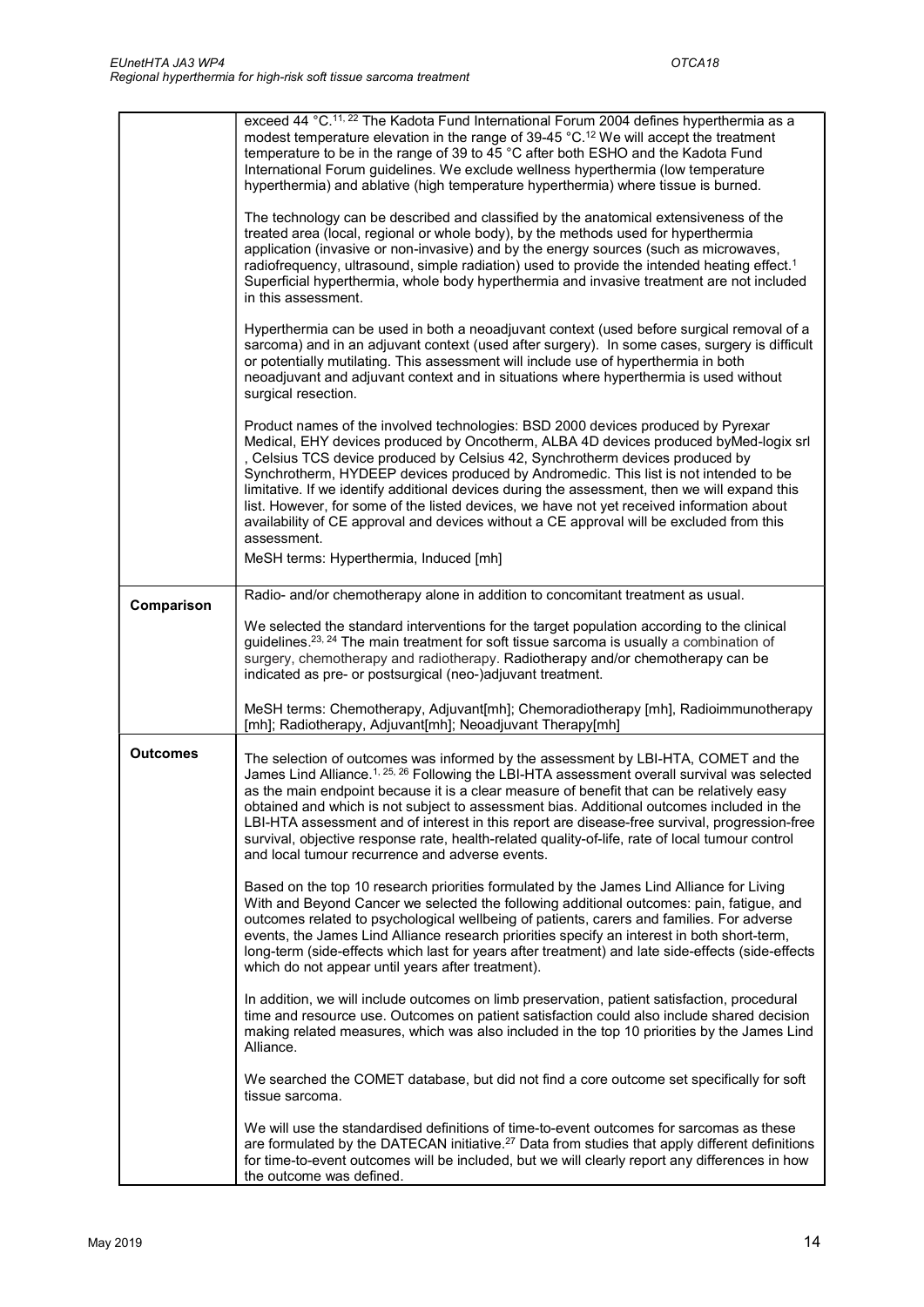|                     | For safety data, we will include both adverse events being attributed to hyperthermia, but<br>also to those being attributed to the other components or their combinations as interactions<br>are possible and biological pathways may not be clear or assumptions of the actual<br>biological pathways may not be correct.<br>We will include outcomes measured at short and long follow-up times. If follow-up times are<br>very diverse, we will synthesize the data in categories for a follow-up time, i.e. measured at<br>3 months, 6 months, within one year, one to three years, more than three years after the<br>intervention.<br>We will screen the literature to identify any publications on minimum important differences<br>for the outcomes included in this assessment. |
|---------------------|-------------------------------------------------------------------------------------------------------------------------------------------------------------------------------------------------------------------------------------------------------------------------------------------------------------------------------------------------------------------------------------------------------------------------------------------------------------------------------------------------------------------------------------------------------------------------------------------------------------------------------------------------------------------------------------------------------------------------------------------------------------------------------------------|
|                     | We will rate the importance of each outcome for decision making as described in table 2.2.                                                                                                                                                                                                                                                                                                                                                                                                                                                                                                                                                                                                                                                                                                |
|                     | Summary of included outcomes:<br>overall survival (main endpoint)<br>٠<br>disease-free survival<br>$\bullet$<br>progression-free survival<br>$\bullet$<br>objective response rate<br>$\bullet$<br>health-related quality-of-life<br>$\bullet$<br>rate of local tumour control<br>$\bullet$<br>local tumour recurrence<br>$\bullet$<br>pain<br>$\bullet$<br>fatigue<br>٠<br>limb preservation<br>٠<br>outcomes related to psychological wellbeing of patients, carers and families<br>٠<br>patient satisfaction (including shared decision making related measures)<br>$\bullet$<br>procedural time<br>٠<br>resource use<br>adverse events<br>$\bullet$                                                                                                                                    |
| <b>Study design</b> | Effectiveness:                                                                                                                                                                                                                                                                                                                                                                                                                                                                                                                                                                                                                                                                                                                                                                            |
|                     | Inclusion criteria:<br>Randomised controlled trials and non randomised prospective controlled trials . We define<br>the latter as experimental prospective studies in which participants are allocated to different<br>interventions using methods that are not random.<br>In case the certainty of the evidence is rated as very low, low or moderate, we will also<br>include multiple arm prospective registry studies, provided they are based on data from<br>national, regional or hospital level registries. <sup>9</sup>                                                                                                                                                                                                                                                          |
|                     | Exclusion criteria<br>Studies with designs different from the above based on data retrieved from sources other<br>than registries (e.g. chart reviews, electronic health record studies, patient surveys).                                                                                                                                                                                                                                                                                                                                                                                                                                                                                                                                                                                |
|                     | If suitable evidence syntheses of above described studies are available (i.e. HTA report,<br>guideline or systematic review) we will use data from such syntheses plus primary studies<br>published after the last search date of the most recent evidence synthesis.                                                                                                                                                                                                                                                                                                                                                                                                                                                                                                                     |
|                     | Safety:                                                                                                                                                                                                                                                                                                                                                                                                                                                                                                                                                                                                                                                                                                                                                                                   |
|                     | Inclusion criteria:<br>Randomised controlled trials, non-randomised controlled trials, single arm trials and single<br>or multiple arm prospective registry studies based on data from national, regional or hospital<br>level registries.                                                                                                                                                                                                                                                                                                                                                                                                                                                                                                                                                |
|                     | Exclusion criteria<br>Studies with designs different from the above based on data retrieved from sources other<br>than registries (e.g. chart reviews, electronic health record studies, patient surveys).                                                                                                                                                                                                                                                                                                                                                                                                                                                                                                                                                                                |
|                     | If suitable evidence syntheses of above described studies are available (i.e. HTA report,<br>guideline or systematic review) we will use data from such syntheses plus primary studies<br>published after the last search date of the most recent evidence synthesis.                                                                                                                                                                                                                                                                                                                                                                                                                                                                                                                     |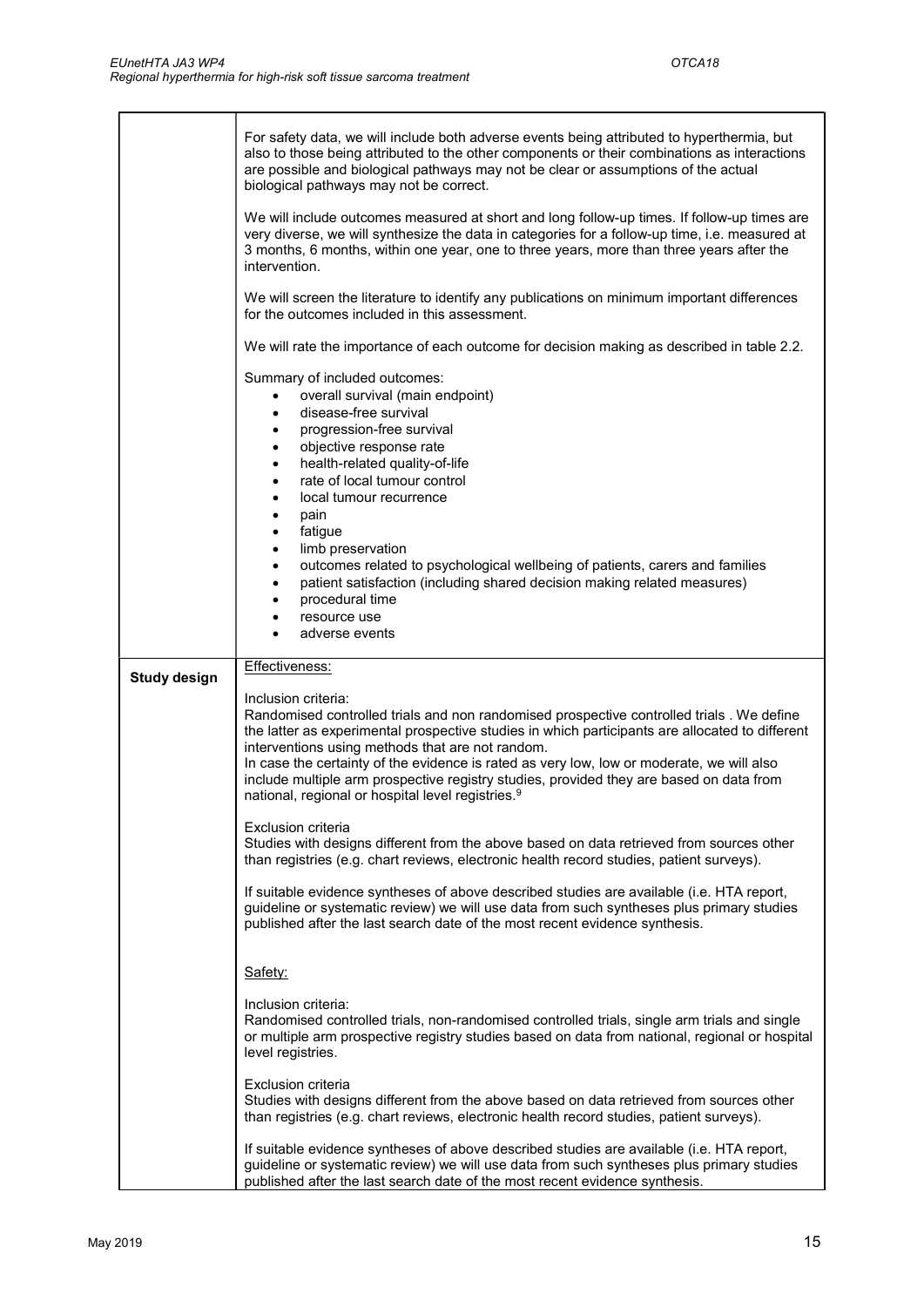| Language | We will not apply language restrictions. |
|----------|------------------------------------------|

Appendix A provides the specific assessment elements that will be addressed for the TEC, CUR, EFF and SAF domains.

# 3 Communication and collaboration

Table 3-1: Communication

| <b>Communicatio</b><br>n Type                                | <b>Description</b>                                                                     | <b>Date</b>                                            | <b>Format</b>                              | Participants/<br><b>Distribution</b>                                                                                 |
|--------------------------------------------------------------|----------------------------------------------------------------------------------------|--------------------------------------------------------|--------------------------------------------|----------------------------------------------------------------------------------------------------------------------|
| <b>Scoping</b>                                               | To internally discuss and<br>reach consensus on the<br>scoping.                        | 10/12/2018 1st<br>meeting<br>21/01/2019 2nd<br>meeting | E-meeting                                  | Author(s), $co$ -author(s),<br>dedicated reviewers,<br>observers, project<br>manager (external<br>experts, patients) |
|                                                              | Selection of outcomes<br>and rating of importance<br>of outcomes                       | 13/03/2019                                             | Survey tool                                | Author(s), co-author(s),<br>dedicated reviewers,<br>external experts                                                 |
|                                                              | Fact check of the draft<br>project plan by<br>manufacturer                             | 26/02/2019                                             | E-mail                                     | Author(s),<br>manufacturer(s), project<br>manager                                                                    |
| <b>Feedback on</b><br>draft project<br>plan                  | To discuss comments of<br>dedicated reviewers.<br>clinical experts,<br>manufacturers   | <b>TBD</b>                                             | E-mail or E-<br>meetings may be<br>planned | Author(s), co-author(s),<br>dedicated reviewers;<br>external experts,                                                |
| <b>Feedback on</b><br>draft<br>submission file<br>(optional) | To point out the<br>requirements for the final<br>submission file by<br>manufacturers  | <b>TRD</b>                                             | E-mail                                     | Author(s), project<br>manager,<br>manufacturers                                                                      |
| First draft of<br>the rapid<br>assessment                    | To discuss comments of<br>dedicated reviewers                                          | TBD                                                    | E-meetings may be<br>planned               | Author(s), co-author(s),<br>dedicated reviewers                                                                      |
| Second draft of<br>the rapid<br>assessment                   | To discuss comments<br>from $\geq 2$ external clinical<br>experts and<br>manufacturers | <b>TBD</b>                                             | E-meetings may be<br>planned               | Author(s), co-author(s),<br>dedicated reviewers;<br>external experts,<br>manufacturers                               |

## 3.1 Dissemination plan

The final rapid assessment will be published on the EUnetHTA website: http://eunethta.eu/rapidreas/ .

All stakeholders and contributors are informed about the publication of the final assessment by the project manager.

## 3.2 Collaboration with stakeholders

Collaboration with manufacturers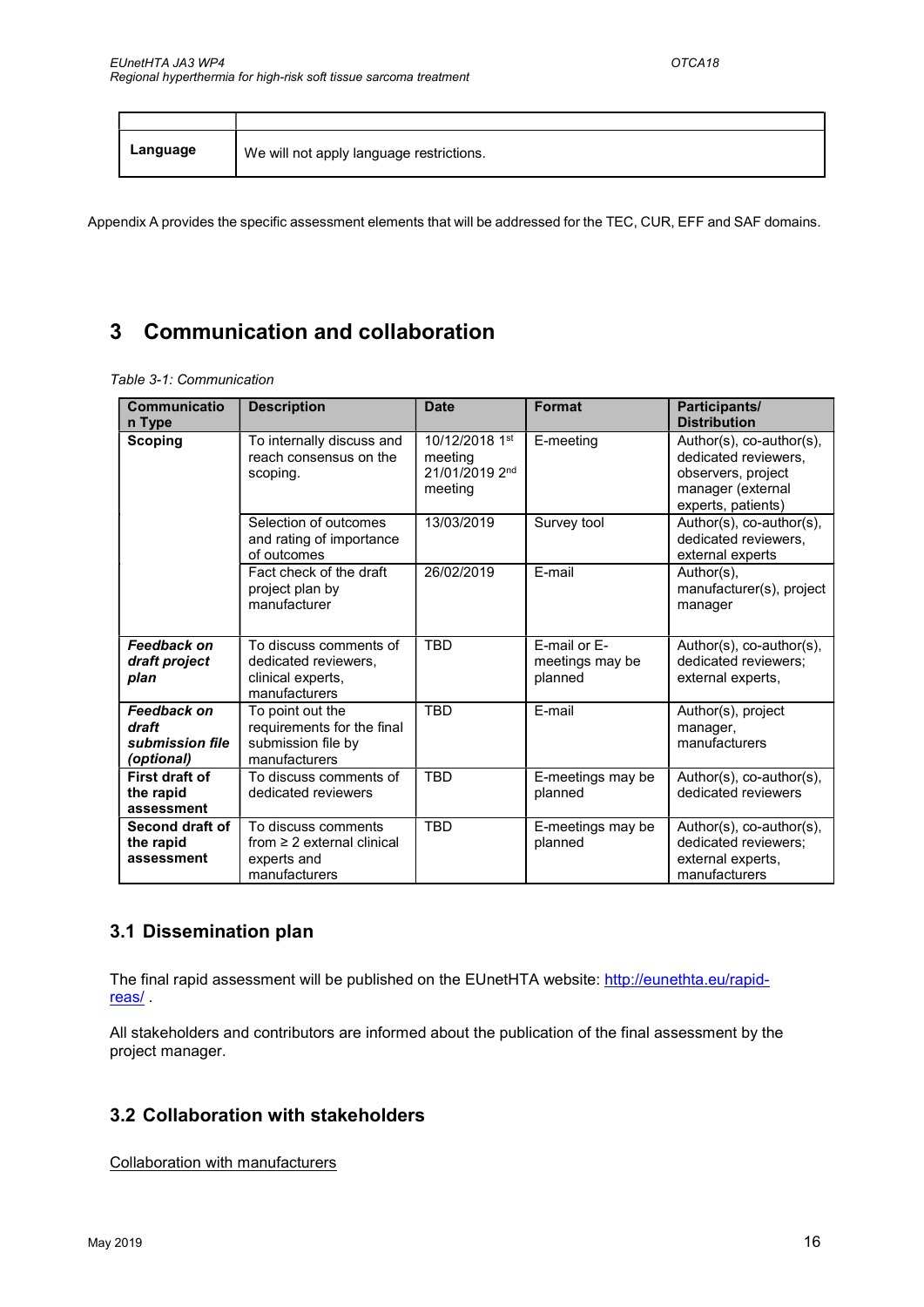Manufacturers will be asked questions related to instructions for use and CE certification for their devices together with (published/unpublished) clinical data related to their product. Manufacturers will be also invited to get involved in the assessment process. For example, they are invited to review the preliminary PICO question, do a fact check of the  $2<sup>nd</sup>$  draft project plan, and to complete a submission file template (i.e chapters 1-4). The manufacturers are also invited to do a fact check of the 2nd draft assessment. In addition, they will receive a copy of the final report after publication on the EUnetHTA website.

#### Collaboration with patient/consumer representative

Patient/consumer representative groups from the country managing the assessment or other EUnetHTA countries will be invited to inform the scoping phase of this HTA. They will be invited to share their experiences and views with the disease and intervention being assessed. We will reach out to specific patient groups and we will publish an open call for patient involvement on the EUnetHTA website. Interested patients will be asked to complete the HTAi Patient Input form for HTA of health interventions (not medicines) in a form adapted by EUnetHTA.<sup>28</sup> This input will be discussed in a scoping meeting of the assessment team together with external experts as to inform the PICO-question.

#### Collaboration with healthcare organisations

We will invite Haukeland University Hospital to provide feedback on the scope of the project and on the project plan.

# 3.3 Collaboration with EUnetHTA WPs

For the individual rapid assessment, some collaboration with other WPs is planned: WP7 [Implementation] will be informed of the project, in order to prepare activities to improve national uptake of the final assessment. Feedback on the WP4 REA process will be asked from the involved parties by WP6 [Quality Management], and this information will be processed by WP6 to improve the quality of the process and output.

## 3.4 Conflict of interest and confidentiality management

Conflicts of interest will be handled according to the EUnetHTA Conflict of Interest Policy. All individuals participating in this project have signed the standardised "Declaration of Interest and Confidentiality Undertaking" (DOICU) statement.

Authors, co-authors and dedicated reviewers had no relevant conflict of interest to disclose.

Among the three external experts, one person had no relevant conflicts of interest to disclose (Dr. Jan Peter Poulsen) and two experts have conflicts to disclose. Dr. S. Bodis is involved in an ongoing study (not industry sponsored) that is potentially relevant for the EFF domain. The study is ongoing and data might not be available for inclusion in this assessment. Dr. F. Lohr

has been employed by company C-Rad (member of the board of directors) that produces devices for radiotherapy. In our assessment radiotherapy is part of both the intervention (in combination with hyperthermia) and comparator group. We are not doing a head-to-head comparison of hyperthermia versus radiotherapy. Experts with conflicts of interests are allowed to provide input for all aspects of the assessment, but the decision-making throughout the production process is reserved to the assessment team (authors, co-authors and dedicated reviewers) that have no conflicts of interest.

For patients or other stakeholders involved, conflict of interest declarations will be collected regarding the topic. Any such conflict of interest declared will be evaluated and disclosed in the final assessment.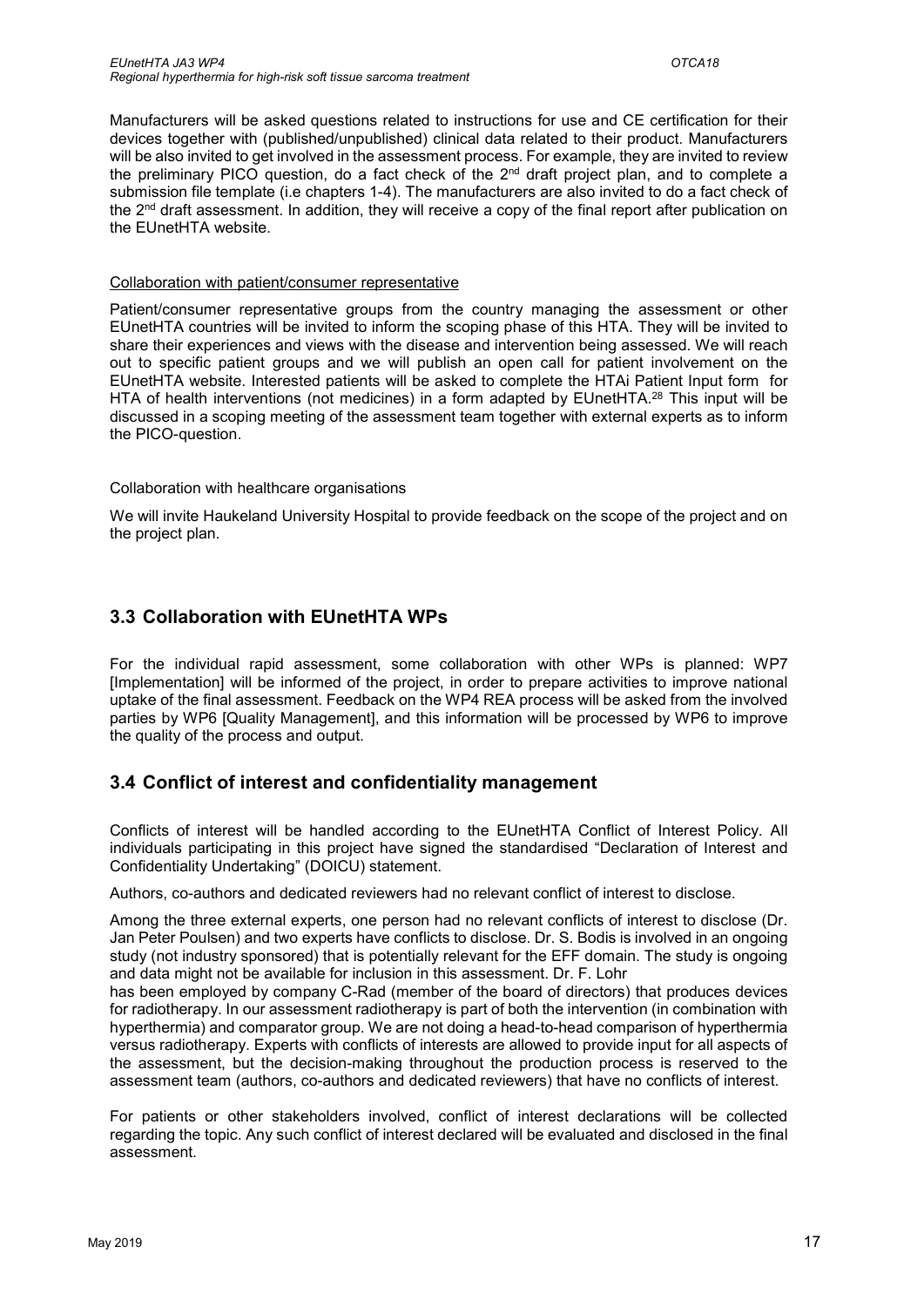Manufacturers will sign a Confidentiality Undertaking (CU) form regarding the specific project.

# 4 References

1. Kirisits A, Wild C. Efficacy of Hyperthermia treatment in combination with radio- or chemotherapy in Breast-, Bladder-, Cervix carcinoma and Soft tissue sarcoma patients. HTA- Projektbericht. Wien: Ludwig Boltzmann Institut for Health Technology Assessment; 2012.

2. Whitlock EP, Lin JS, Chou R, Shekelle P, Robinson KA. Using existing systematic reviews in complex systematic reviews. Ann Intern Med. 2008;148(10):776-82.

3. Robinson KA, Whitlock EP, Oneil ME, Anderson JK, Hartling L, Dryden DM, et al. Integration of existing systematic reviews into new reviews: identification of guidance needs. Systematic reviews. 2014;3:60-.

4. Shea BJ, Reeves BC, Wells G, Thuku M, Hamel C, Moran J, et al. AMSTAR 2: a critical appraisal tool for systematic reviews that include randomised or non-randomised studies of healthcare interventions, or both. BMJ. 2017;358:j4008.

5. Schünemann H, Brożek J, Guyatt G, Oxman A. GRADE handbook for grading quality of evidence and strength of recommendations. Updated October 2013. The GRADE Working Group, 2013.

6. Higgins JP, Altman DG, Gøtzsche PC, Jüni P, Moher D, Oxman AD, et al. The Cochrane Collaboration's tool for assessing risk of bias in randomised trials. BMJ. 2011;343:d5928.

7. Sterne JA, Hernán MA, Reeves BC, Savović J, Berkman ND, Viswanathan M, et al. ROBINS-I: a tool for assessing risk of bias in non-randomised studies of interventions. BMJ. 2016;355:i4919.

8. Higgins J, Green S. Cochrane handbook for systematic reviews of interventions version 5.1. 0 [updated March 2011]. The Cochrane Collaboration. 2011.

9. Cuello-Garcia CA. The Role of Randomized and Non-Randomized Studies in Knowledge Synthesis of Health Interventions. Hamilton, Ontario: McMaster University; 2017.

10. U. S. Department of Health Human, Services, National Institutes of Health, National Cancer Institute. Common Terminology Criteria for Adverse Events (CTCAE) version 5.0. 2017.

11. Bruggmoser G, Bauchowitz S, Canters R, Crezee H, Ehmann M, Gellermann J, et al. Guideline for the clinical application, documentation and analysis of clinical studies for regional deep hyperthermia. Strahlentherapie und Onkologie. 2012;188(2):198-211.

12. van der Zee J, Vujaskovic Z, Kondo M, Sugahara T. The Kadota Fund International Forum 2004- clinical group consensus. International journal of hyperthermia : the official journal of European Society for Hyperthermic Oncology, North American Hyperthermia Group. 2008;24(2):111-22.

13. Issels RD, Lindner LH, Verweij J, Wust P, Reichardt P, Schem BC, et al. Neo-adjuvant chemotherapy alone or with regional hyperthermia for localised high-risk soft-tissue sarcoma: a randomised phase 3 multicentre study. Lancet Oncol. 2010;11(6):561-70.

14. Issels RD, Lindner LH, Verweij J, Wessalowski R, Reichardt P, Wust P, et al. Effect of Neoadjuvant Chemotherapy Plus Regional Hyperthermia on Long-term Outcomes Among Patients With Localized High-Risk Soft Tissue Sarcoma: The EORTC 62961-ESHO 95 Randomized Clinical Trial. JAMA Oncol. 2018;4(4):483-92.

15. Datta NR, Schneider R, Puric E, Ahlhelm FJ, Marder D, Bodis S, et al. Proton irradiation with hyperthermia in unresectable soft tissue sarcoma. International Journal of Particle Therapy. 2016;3(2):327-36.

16. ESMO European Sarcoma Network Working Group. Soft tissue and visceral sarcomas: ESMO Clinical Practice Guidelines for diagnosis, treatment and follow-up†. Annals of Oncology. 2014;25(suppl\_3):iii102-iii12.

17. von Mehren M, Randall RL, Benjamin RS, Boles S, Bui MM, Conrad EU, et al. Soft tissue sarcoma, version 2.2016, NCCN clinical practice guidelines in oncology. Journal of the National Comprehensive Cancer Network. 2016;14(6):758-86.

18. Fletcher CDM, Sundaram M, Rydholm A, Coindre JM, Singer S. Soft tissue tumours: Epidemiology, clinical features, histopathological typing and grading. Pathology and Genetics of Tumours of Soft Tissue and Bone. Lyon: IARC Press; 2002. p. 12-8.

19. Pasquali S, Colombo C, Pizzamiglio S, Verderio P, Callegaro D, Stacchiotti S, et al. High-risk soft tissue sarcomas treated with perioperative chemotherapy: Improving prognostic classification in a randomised clinical trial. European Journal of Cancer. 2018;93:28-36.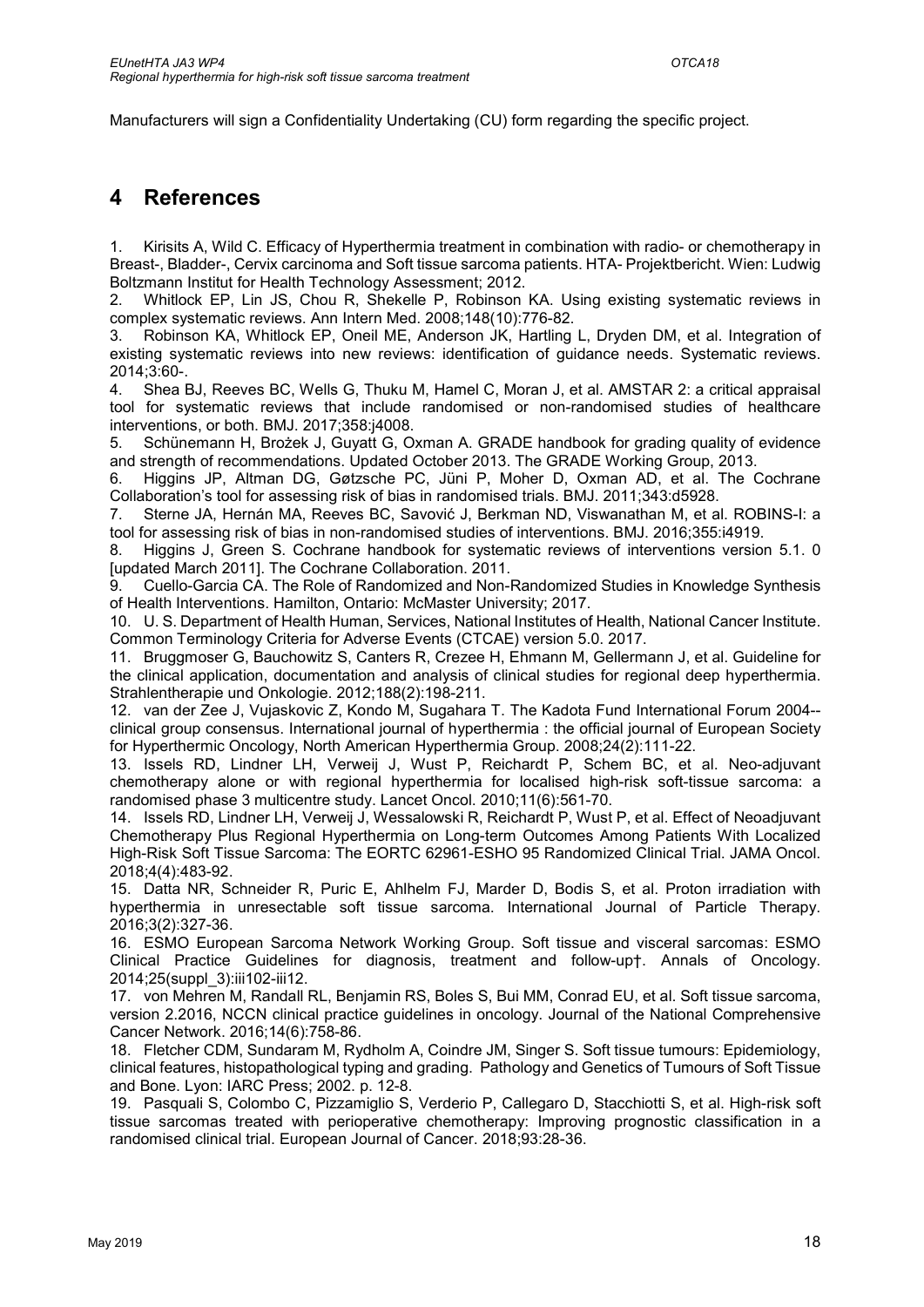20. Stiller C, Trama A, Serraino D, Rossi S, Navarro C, Chirlaque M, et al. Descriptive epidemiology of sarcomas in Europe: report from the RARECARE project. European Journal of Cancer. 2013;49(3):684- 95.

21. Saltus CW, Calingaert B, Candrilli S, Lorenzo M, D'yachkova Y, Otto T, et al. Epidemiology of adult soft-tissue sarcomas in Germany. Sarcoma. 2018;2018.

22. Lagendijk J, Van Rhoon G, Hornsleth S, Wust P, De Leeuw A, Schneider C, et al. ESHO quality assurance guidelines for regional hyperthermia. International journal of hyperthermia. 1998;14(2):125- 33.

23. National Institute for Health Clinical Excellence. Guidance on cancer services: improving outcomes for people with sarcoma - the manual. London: NICE; 2006 2006. 142 p.

24. Helsedirektoratet. Nasjonalt handlingsprogram med retningslinjer for diagnostikk, behandling og oppfølging av sarkom[National programme with guidelines for diagnostics, treatment and follow-up of sarcoma]. Oslo: Helsedirektoratet Publikasjoner; 2018 2018. 128 p.

25. Williamson P, Clarke M. The COMET (Core Outcome Measures in Effectiveness Trials) Initiative: Its Role in Improving Cochrane Reviews. The Cochrane database of systematic reviews. 2012(5):Ed000041.

26. Partridge N, Scadding J. The James Lind Alliance: patients and clinicians should jointly identify their priorities for clinical trials. Lancet (London, England). 2004;364(9449):1923-4.

27. Bellera CA, Penel N, Ouali M, Bonvalot S, Casali PG, Nielsen OS, et al. Guidelines for time-to-event end point definitions in sarcomas and gastrointestinal stromal tumors (GIST) trials: results of the DATECAN initiative (Definition for the Assessment of Time-to-event Endpoints in CANcer trials)†. Annals of Oncology. 2015;26(5):865-72.

28. HTAi. Patient Group Submission Template for HTA of Health Interventions (not medicines). Access Date February 2019. Available from: https://htai.org/interest-groups/pcig/resources/for-patients-andpatient-groups/.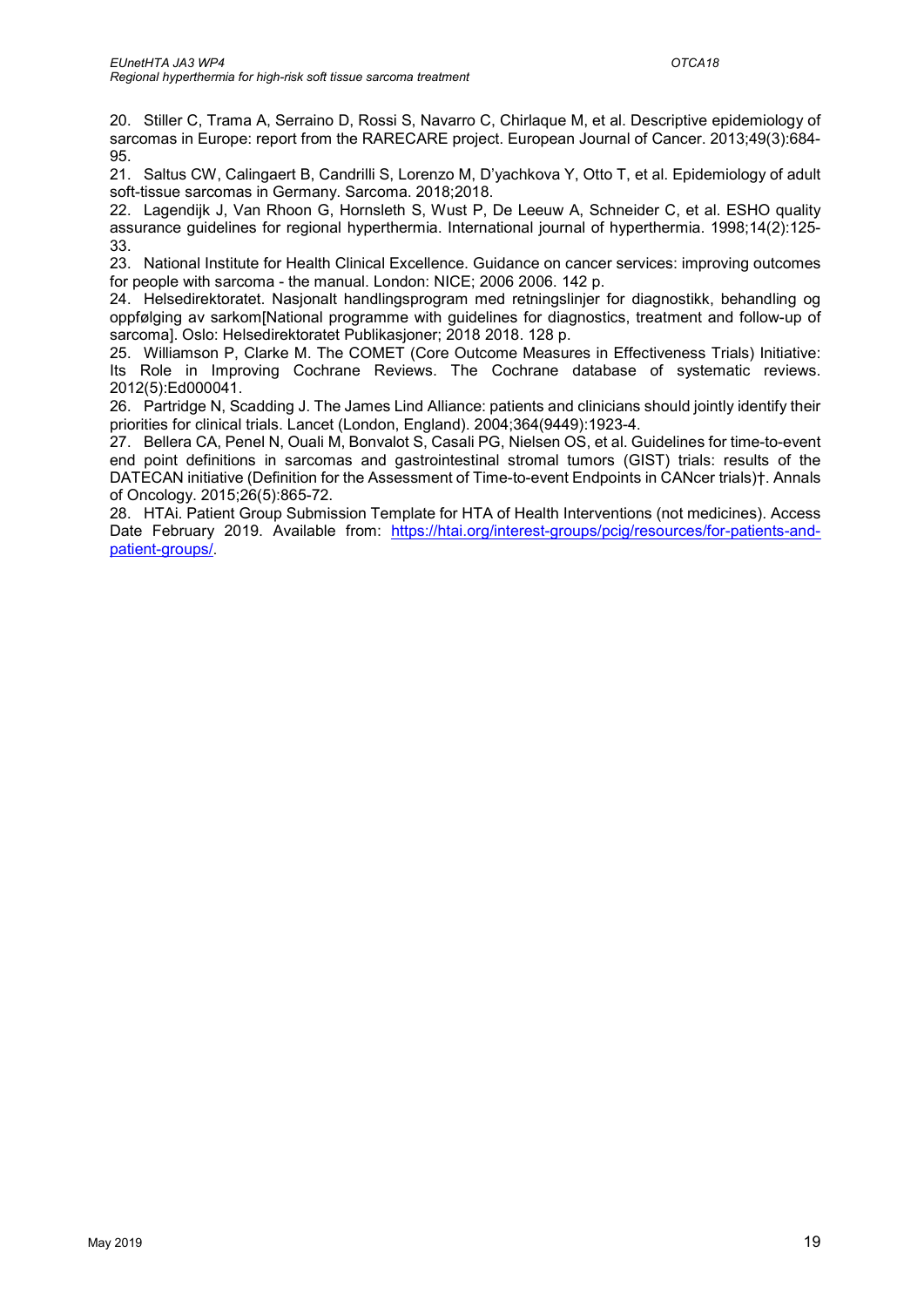# 5 Appendix A

## 5.1 Selected Assessment Elements

The table shows the assessment elements and the translated research questions that will be addressed in the assessment. They are based on the assessment elements contained in the 'Model for Rapid Relative Effectiveness Assessment'. Additionally, assessment elements from other HTA Core Model Applications (for medical and surgical interventions, for diagnostic technologies or for screening) have been screened and included/ merged with the existing questions if deemed relevant.

| Table 5-1: Selected Assessment Elements |  |
|-----------------------------------------|--|
|                                         |  |

| ID           | <b>Topic</b>             | <b>Topic</b>                                    | <b>Relevance in this</b>                                | <b>Mandatory</b>         | Research question(s) or reason                                             |
|--------------|--------------------------|-------------------------------------------------|---------------------------------------------------------|--------------------------|----------------------------------------------------------------------------|
|              |                          | <b>Issue</b>                                    | assessment                                              | (M) or non-<br>mandatory | for non-relevance of 'mandatory'<br>elements                               |
|              |                          |                                                 |                                                         | (NM)                     |                                                                            |
|              |                          |                                                 | Description and technical characteristics of technology |                          |                                                                            |
| B0001        | Features of              | What is the                                     | Yes - critical                                          |                          | What is non-invasive regional                                              |
|              | the                      | technology and the                              |                                                         |                          | hyperthermia and what are standard                                         |
|              | technology               | comparator(s)?                                  |                                                         | M                        | treatments for high-risk soft tissue<br>sarcoma?                           |
|              | and<br>comparators       |                                                 |                                                         |                          |                                                                            |
| A0020        | Regulatory               | For which indications                           | Yes - critical                                          |                          | For which indications have non-                                            |
|              | Status                   | has the technology                              |                                                         |                          | invasive regional hyperthermia                                             |
|              |                          | received marketing<br>authorisation or CE       |                                                         | M                        | devices received marketing<br>authorisation or CE marking?                 |
|              |                          | marking?                                        |                                                         |                          |                                                                            |
| B0002        | Features of              | What is the claimed                             | Yes - critical                                          |                          | What is the claimed benefit of non-                                        |
|              | the                      | benefit of the                                  |                                                         |                          | invasive regional hyperthermia in                                          |
|              | technology<br>and        | technology in relation<br>to the comparator(s)? |                                                         | М                        | addition to chemo- and/or<br>radiotherapy in relation to chemo-            |
|              | comparators              |                                                 |                                                         |                          | and/or radiotherapy alone for high-                                        |
|              |                          |                                                 |                                                         |                          | risk soft tissue sarcoma?                                                  |
| <b>B0003</b> | Features of<br>the       | What is the phase of<br>development and         | Yes - not critical                                      |                          | What is the phase of development                                           |
|              | technology               | implementation of the                           |                                                         | <b>NM</b>                | and implementation of non-invasive<br>regional hyperthermia and chemo-     |
|              |                          | technology and the                              |                                                         |                          | and/or radiotherapy for high-risk soft                                     |
|              |                          | comparator(s)?                                  |                                                         |                          | tissue sarcoma?                                                            |
| B0004        | Features of              | Who administers the                             | Yes - consider                                          |                          | Who administers non-invasive                                               |
|              | the<br>technology        | technology and the<br>comparator(s) and in      | later whether<br>critical                               |                          | regional hyperthermia and chemo-<br>and/or radiotherapy for high-risk soft |
|              |                          | what context and level                          |                                                         | М                        | tissue sarcoma and in what context                                         |
|              |                          | of care are they                                |                                                         |                          | and level of care are they provided?                                       |
|              |                          | provided?                                       |                                                         |                          |                                                                            |
| B0008        | Investments<br>and tools | What kind of special<br>premises are needed     | Yes - consider<br>later whether                         |                          | What kind of special premises are<br>needed to use non-invasive regional   |
|              | required to              | to use the technology                           | critical                                                |                          | hyperthermia in addition to chemo-                                         |
|              | use the                  | and the                                         |                                                         | <b>NM</b>                | and/or radiotherapy, and chemo-                                            |
|              | technology               | comparator(s)?                                  |                                                         |                          | and/or radiotherapy alone for high-                                        |
|              |                          |                                                 | Yes - not critical                                      |                          | risk soft tissue sarcoma?                                                  |
| B0009        | Investments<br>and tools | What equipment and<br>supplies are needed       |                                                         |                          | What equipment and supplies are<br>needed to use non-invasive regional     |
|              | required to              | to use the technology                           |                                                         | <b>NM</b>                | hyperthermia in addition to chemo-                                         |
|              | use the                  | and the                                         |                                                         |                          | and/or radiotherapy, and chemo-                                            |
|              | technology               | comparator(s)?                                  |                                                         |                          | and/or radiotherapy alone for high-                                        |
| A0021        | Regulatory               | What is the                                     | Yes - not critical                                      |                          | risk soft tissue sarcoma?<br>What is the reimbursement status of           |
|              | <b>Status</b>            | reimbursement status                            |                                                         |                          | non-invasive regional hyperthermia?                                        |
|              |                          | of the technology?                              |                                                         |                          |                                                                            |
|              |                          | [This assessment                                |                                                         | NM                       |                                                                            |
|              |                          | element can be                                  |                                                         |                          |                                                                            |
|              |                          | placed either in the                            |                                                         |                          |                                                                            |
|              |                          | TEC OR in the CUR<br>domainl                    |                                                         |                          |                                                                            |
|              |                          |                                                 | Health problem and current use of technology            |                          |                                                                            |
| A0002        | Target                   | What is the disease or                          | Yes - critical                                          |                          | What kind of sarcoma is in the                                             |
|              | Condition                | health condition in the                         |                                                         | М                        | scope of this assessment?                                                  |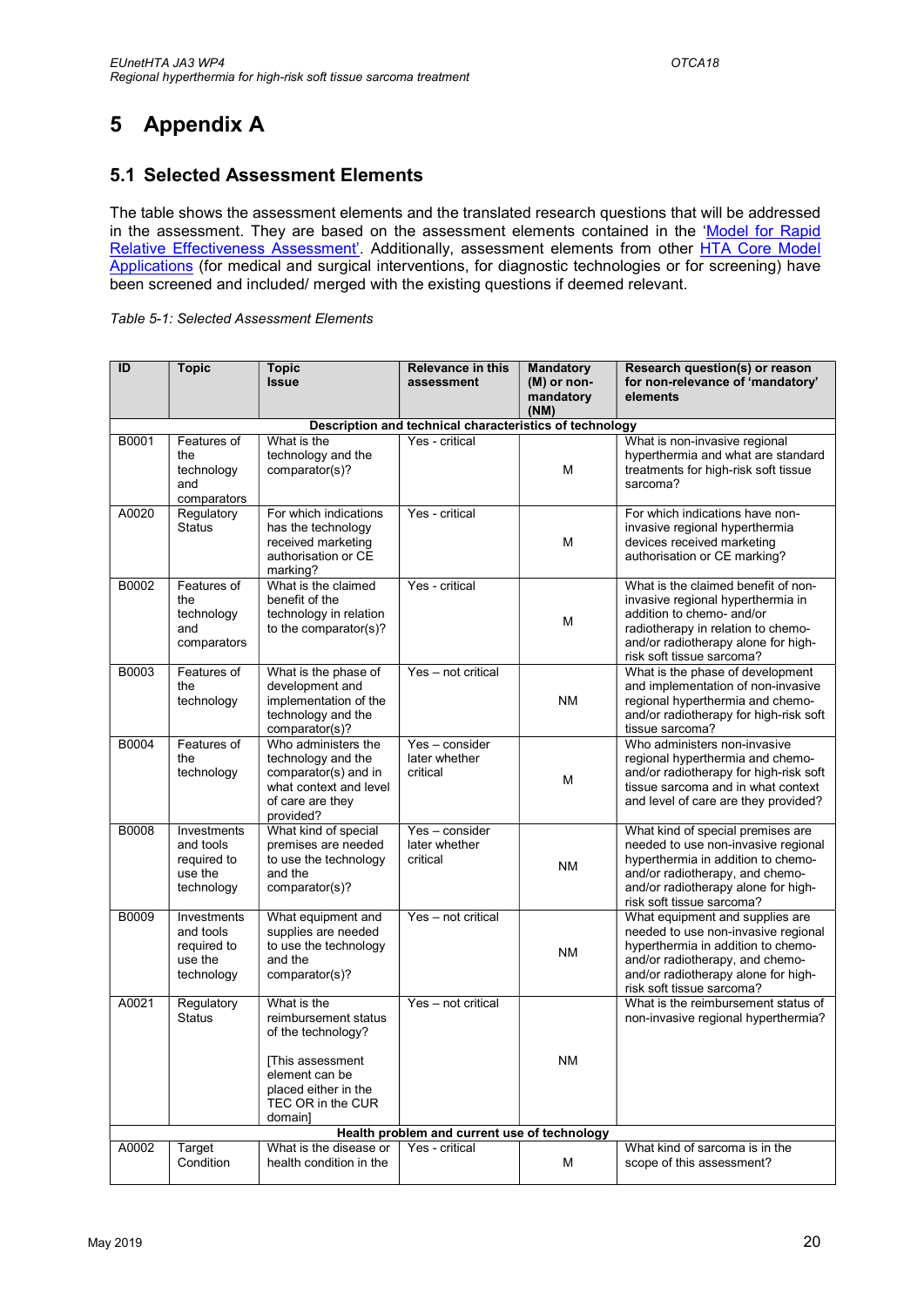| ID    | <b>Topic</b>                                 | <b>Topic</b>                                                                                                                     | <b>Relevance in this</b>      | <b>Mandatory</b>                 | Research question(s) or reason                                                                                                                                                        |
|-------|----------------------------------------------|----------------------------------------------------------------------------------------------------------------------------------|-------------------------------|----------------------------------|---------------------------------------------------------------------------------------------------------------------------------------------------------------------------------------|
|       |                                              | <b>Issue</b>                                                                                                                     | assessment                    | (M) or non-<br>mandatory<br>(NM) | for non-relevance of 'mandatory'<br>elements                                                                                                                                          |
|       |                                              | scope of this<br>assessment?                                                                                                     |                               |                                  |                                                                                                                                                                                       |
| A0003 | Target<br>Condition                          | What are the known<br>risk factors for the<br>disease or health<br>condition?                                                    | Yes - not critical            | <b>NM</b>                        | What are the known risk factors for<br>high-risk soft tissue sarcoma?                                                                                                                 |
| A0004 | Target<br>Condition                          | What is the natural<br>course of the disease<br>or health condition?                                                             | Yes - critical                | М                                | What is the natural course of high-<br>risk soft tissue sarcoma?                                                                                                                      |
| A0005 | Target<br>Condition                          | What are the<br>symptoms and the<br>burden of disease or<br>health condition for<br>the patient?                                 | Yes - critical                | M                                | What are the symptoms and the<br>burden of high-risk soft tissue<br>sarcoma for the patient?                                                                                          |
| A0006 | Target<br>Condition                          | What are the<br>consequences of the<br>disease or health<br>condition for the<br>society?                                        | Yes - critical                | <b>NM</b>                        | What are the consequences of high-<br>risk soft tissue sarcoma for the<br>society?                                                                                                    |
| A0024 | Current<br>Management<br>of the<br>Condition | How is the disease or<br>health condition<br>currently diagnosed<br>according to<br>published guidelines<br>and in practice?     | Yes - critical                | М                                | How is high-risk soft tissue sarcoma<br>currently diagnosed according to<br>published guidelines and in<br>practice?                                                                  |
| A0025 | Current<br>Management<br>of the<br>Condition | How is the disease or<br>health condition<br>currently managed<br>according to<br>published guidelines<br>and in practice?       | Yes - critical                | M                                | How is high-risk soft tissue sarcoma<br>currently managed according to<br>published guidelines and in<br>practice?                                                                    |
| A0007 | Target<br>Population                         | What is the target<br>population in this<br>assessment?                                                                          | Yes - critical                | M                                | What is the target population in this<br>assessment?                                                                                                                                  |
| A0023 | Target<br>Population                         | How many people<br>belong to the target<br>population?                                                                           | Yes - critical                | М                                | How many people belong to the<br>target population?                                                                                                                                   |
| A0011 | <b>Utilisation</b>                           | How much are the<br>technologies utilised?                                                                                       | Yes - not critical            | M                                | How much is non-invasive regional<br>hyperthermia in addition to chemo-<br>and or radiotherapy and chemo- and<br>or radiotherapy alone for high-risk<br>soft tissue sarcoma utilised? |
|       |                                              |                                                                                                                                  | <b>Clinical effectiveness</b> |                                  |                                                                                                                                                                                       |
| D0001 | Mortality                                    | What is the expected<br>beneficial effect of the<br>intervention on<br>mortality?                                                | Yes - critical                | М                                | What is the expected beneficial<br>effect of the non-invasive regional<br>hyperthermia in addition to chemo-<br>and or radiotherapy on mortality?                                     |
| D0005 | Morbidity                                    | How does the<br>technology affect<br>symptoms and<br>findings (severity,<br>frequency) of the<br>disease or health<br>condition? | Yes - critical                | M                                | How does non-invasive regional<br>hyperthermia affect symptoms and<br>findings (severity, frequency) of soft-<br>tissue sarcoma?                                                      |
| D0006 | Morbidity                                    | How does the<br>technology affect<br>progression (or<br>recurrence) of the<br>disease or health<br>condition?                    | Yes - not critical            | M                                | How does non-invasive regional<br>hyperthermia affect progression (or<br>recurrence) of soft-tissue sarcoma?                                                                          |
| D0011 | <b>Function</b>                              | What is the effect of<br>the technology on<br>patients' body<br>functions?                                                       | Yes - not critical            | M                                | What is the effect non-invasive<br>regional hyperthermia on patients'<br>body functions?                                                                                              |
| D0016 | Function                                     | How does the use of<br>technology affect<br>activities of daily<br>living?                                                       | No                            | <b>NM</b>                        | Not addressed                                                                                                                                                                         |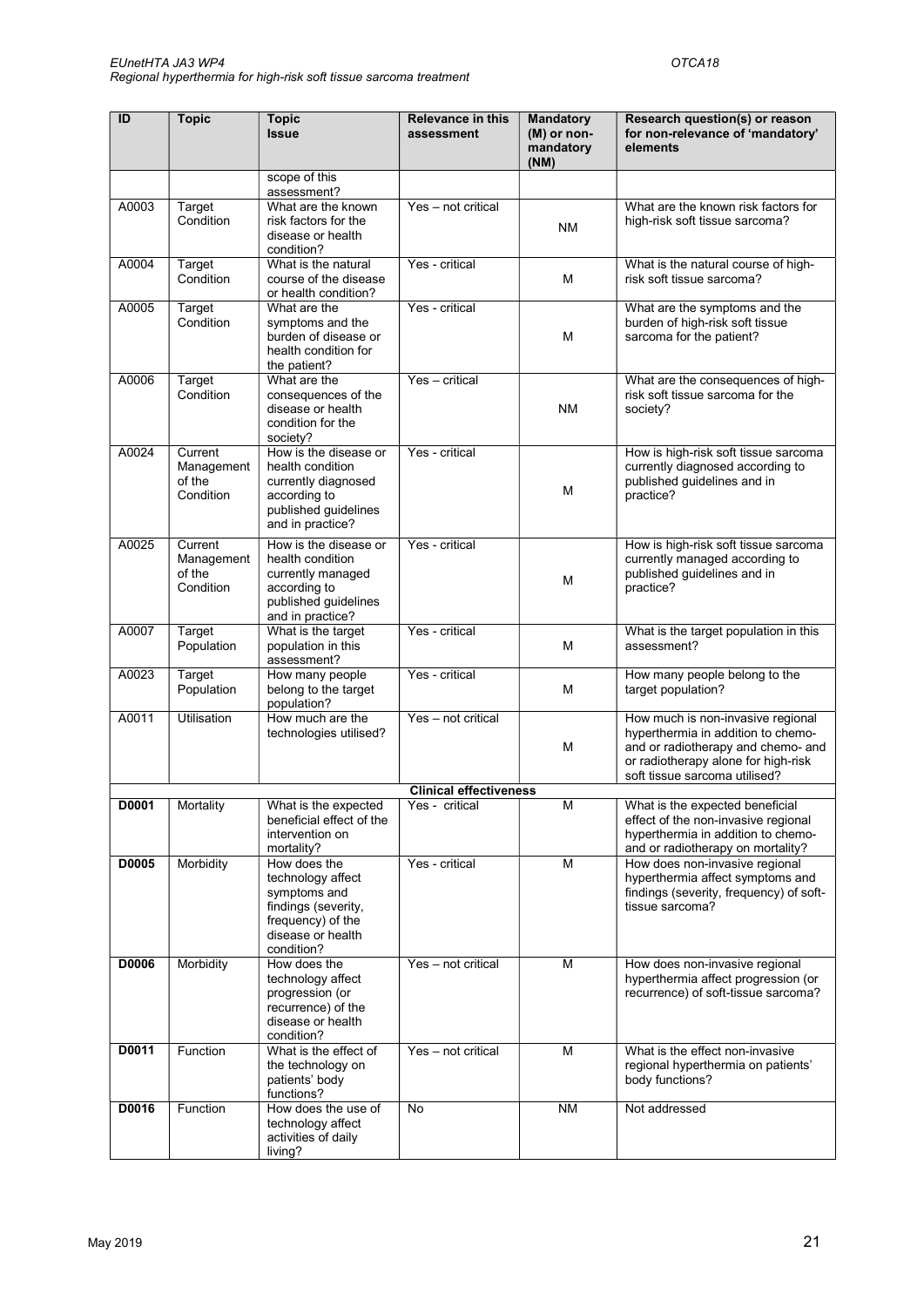| ID    | <b>Topic</b>                          | <b>Topic</b><br><b>Issue</b>                                                                                                   | <b>Relevance in this</b><br>assessment | <b>Mandatory</b><br>(M) or non-<br>mandatory<br>(NM) | Research question(s) or reason<br>for non-relevance of 'mandatory'<br>elements                                                                                                                               |
|-------|---------------------------------------|--------------------------------------------------------------------------------------------------------------------------------|----------------------------------------|------------------------------------------------------|--------------------------------------------------------------------------------------------------------------------------------------------------------------------------------------------------------------|
| D0012 | Health-<br>related<br>quality of life | What is the effect of<br>the technology on<br>generic health-related<br>quality of life?                                       | Yes - not critical                     | $\overline{M}$                                       | What is the effect of non-invasive<br>regional hyperthermia on generic<br>health-related quality of life?                                                                                                    |
| D0013 | Health-<br>related<br>quality of life | What is the effect of<br>the technology on<br>disease-specific<br>quality of life?                                             | Yes - not critical                     | M                                                    | What is the effect of non-invasive<br>regional hyperthermia on disease-<br>specific quality of life?                                                                                                         |
| D0017 | Patient<br>satisfaction               | Were patients<br>satisfied with the<br>technology?                                                                             | Yes - not critical                     | <b>NM</b>                                            | Were patients satisfied non-invasive<br>regional hyperthermia?                                                                                                                                               |
|       |                                       |                                                                                                                                | <b>Safety</b>                          |                                                      |                                                                                                                                                                                                              |
| C0008 | Patient<br>safety                     | How safe is the<br>technology in relation<br>to the comparator(s)?                                                             | Yes - critical                         | M                                                    | How safe is non-invasive regional<br>hyperthermia in addition to chemo-<br>and/or radiotherapy, and chemo-<br>and/or radiotherapy alone?                                                                     |
| C0002 | Patient<br>safety                     | Are the harms related<br>to dosage or<br>frequency of applying<br>the technology?                                              | Yes - not critical                     | <b>NM</b>                                            | Are the harms related to dosage or<br>frequency of applying non-invasive<br>regional hyperthermia?                                                                                                           |
| C0004 | Patient<br>safety                     | How does the<br>frequency or severity<br>of harms change over<br>time or in different<br>settings?                             | Yes - not critical                     | M                                                    | How does the frequency or severity<br>of harms change over time or in<br>different settings?                                                                                                                 |
| C0005 | Patient<br>safety                     | What are the<br>susceptible patient<br>groups that are more<br>likely to be harmed<br>through the use of the<br>technology?    | Yes - not critical                     | M                                                    | What are the susceptible patient<br>groups that are more likely to be<br>harmed through the use of non-<br>invasive regional hyperthermia?                                                                   |
| C0007 | Patient<br>safety                     | Are the technology<br>and comparator(s)<br>associated with user-<br>dependent harms?                                           | <b>No</b>                              | <b>NM</b>                                            | Not addressed                                                                                                                                                                                                |
| B0010 | Safety risk<br>management             | What kind of<br>data/records and/or<br>registry is needed to<br>monitor the use of the<br>technology and the<br>comparator(s)? | Yes - not critical                     | M                                                    | What kind of data/records and/or<br>registry is needed to monitor the use<br>of non-invasive regional<br>hyperthermia in addition to chemo-<br>and/or radiotherapy, and chemo-<br>and/or radiotherapy alone? |

## 5.2 Checklist for potential ethical, organisational, patient and social and legal aspects

|      | <b>Ethical</b>                                                                                                                                                                                    |          |  |
|------|---------------------------------------------------------------------------------------------------------------------------------------------------------------------------------------------------|----------|--|
| 1.1. | Does the introduction of the new technology and its potential use/non-use<br>instead of the defined, existing comparator(s) give rise to any new ethical<br>issues?                               | [Yes/No] |  |
|      | If answered with 'yes', please provide a short statement explaining why.                                                                                                                          |          |  |
|      | Example: Routine introduction of prenatal genetic screening tests, which could lead to pregnancy<br>termination, may cause ethical issues for the couple as well as for the health-care provider. |          |  |
|      | 1.2. Does comparing the new technology to the defined, existing comparators point<br>to any differences that may be ethically relevant?                                                           | [Yes/No] |  |